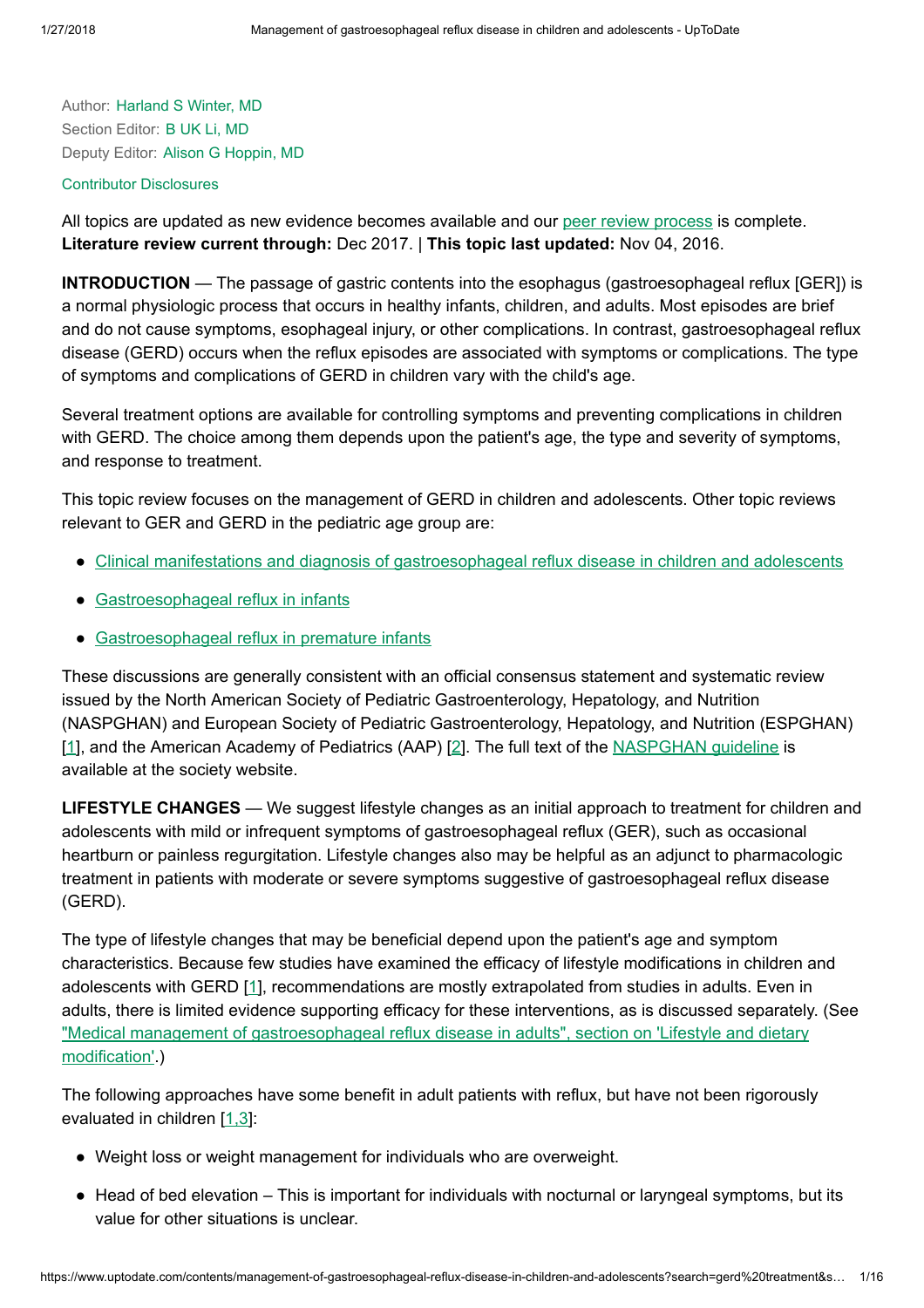The following lifestyle approaches also are used frequently. There is some evidence that these lifestyle changes improve laboratory measures of reflux (such as lower esophageal sphincter pressure), but no clinical evidence that they consistently improve reflux symptoms [[1,3\]](https://www.uptodate.com/contents/management-of-gastroesophageal-reflux-disease-in-children-and-adolescents/abstract/1,3):

- Dietary modification Trial of avoidance of a core group of reflux-inducing foods, including chocolate, peppermint, and caffeinated beverages, that may reduce lower esophageal sphincter pressure. Acidic beverages, including colas and orange juice also may exacerbate symptoms. Avoidance of high fat foods is also recommended for adults because fat slows gastric emptying and thereby promotes reflux, although the benefit of reducing fat intake in children is unproven. Decisions about whether to restrict dietary fat also depend on the infant or child's overall nutritional status. Because sensitivity to each of these triggers varies among individuals, dietary restriction should be limited to those foods that are associated with symptoms in a specific patient.
- Positioning Avoid the supine position soon after eating.
- Salivation Promote salivation by either chewing gum or using oral lozenges. Salivation neutralizes refluxed acid, thereby increasing the rate of esophageal acid clearance.
- Alcohol and tobacco Avoid alcohol and tobacco (including passive exposure to tobacco smoke). These substances reduce lower esophageal sphincter pressure, and smoking also diminishes salivation.

A number of lifestyle modifications also are used to manage GER in infants, including changes in feeding, positioning, and avoidance of tobacco smoke. These issues are discussed in detail in a separate topic review. (See ["Gastroesophageal reflux](https://www.uptodate.com/contents/gastroesophageal-reflux-in-premature-infants?source=see_link) in infants" and "Gastroesophageal reflux in premature infants".)

**PHARMACOTHERAPY** — Drugs that are used for treatment of gastroesophageal reflux disease (GERD) can be grouped into the following categories ([table](https://www.uptodate.com/contents/image?imageKey=PEDS%2F55435&topicKey=PEDS%2F5900&search=gerd+treatment&rank=1%7E150&source=see_link) 1):

- Proton pump inhibitors (PPI)
- Histamine type 2 receptor antagonists (H2RA)
- Antacids
- Surface agents
- Prokinetics

The experience with each of these categories of drugs in children and adolescents is detailed in the following sections. Pharmacotherapy for gastroesophageal reflux (GER) in adults is discussed in detail separately. (See "Medical management of [gastroesophageal reflux](https://www.uptodate.com/contents/medical-management-of-gastroesophageal-reflux-disease-in-adults?source=see_link) disease in adults".)

**Proton pump inhibitors** — PPIs block acid secretion by irreversibly binding to and inhibiting the hydrogenpotassium ATPase pump that resides on the luminal surface of the parietal cell membrane. The drugs in this class include [omeprazole](https://www.uptodate.com/contents/omeprazole-pediatric-drug-information?source=see_link), [lansoprazole,](https://www.uptodate.com/contents/lansoprazole-pediatric-drug-information?source=see_link) [rabeprazole,](https://www.uptodate.com/contents/rabeprazole-pediatric-drug-information?source=see_link) [pantoprazole,](https://www.uptodate.com/contents/pantoprazole-pediatric-drug-information?source=see_link) [esomeprazole](https://www.uptodate.com/contents/esomeprazole-pediatric-drug-information?source=see_link) and [dexlansoprazole](https://www.uptodate.com/contents/dexlansoprazole-drug-information?source=see_link). The differences in pharmacology and efficacy among drugs in this class appear to be small and of uncertain clinical significance, thus it is reasonable to make treatment decisions based on cost and on which dosing formulation is accepted by the child. The pharmacology of PPIs and their efficacy in adults are discussed in [detail separately.](https://www.uptodate.com/contents/proton-pump-inhibitors-overview-of-use-and-adverse-effects-in-the-treatment-of-acid-related-disorders?source=see_link) (See "Proton pump inhibitors: Overview of use and adverse effects in the treatment of acid related disorders".)

[Omeprazole,](https://www.uptodate.com/contents/omeprazole-pediatric-drug-information?source=see_link) [esomeprazole](https://www.uptodate.com/contents/esomeprazole-pediatric-drug-information?source=see_link), [lansoprazole](https://www.uptodate.com/contents/lansoprazole-pediatric-drug-information?source=see_link) and [dexlansoprazole](https://www.uptodate.com/contents/dexlansoprazole-drug-information?source=see_link) have been most extensively studied in children and are approved by the US Food and Drug Administration (FDA) for this age group [\[1](https://www.uptodate.com/contents/management-of-gastroesophageal-reflux-disease-in-children-and-adolescents/abstract/1)]. Approval updates and labeling changes are available on the FDA website  $[4]$  $[4]$ .

Efficacy — The evidence for efficacy of PPIs depends on the patient population: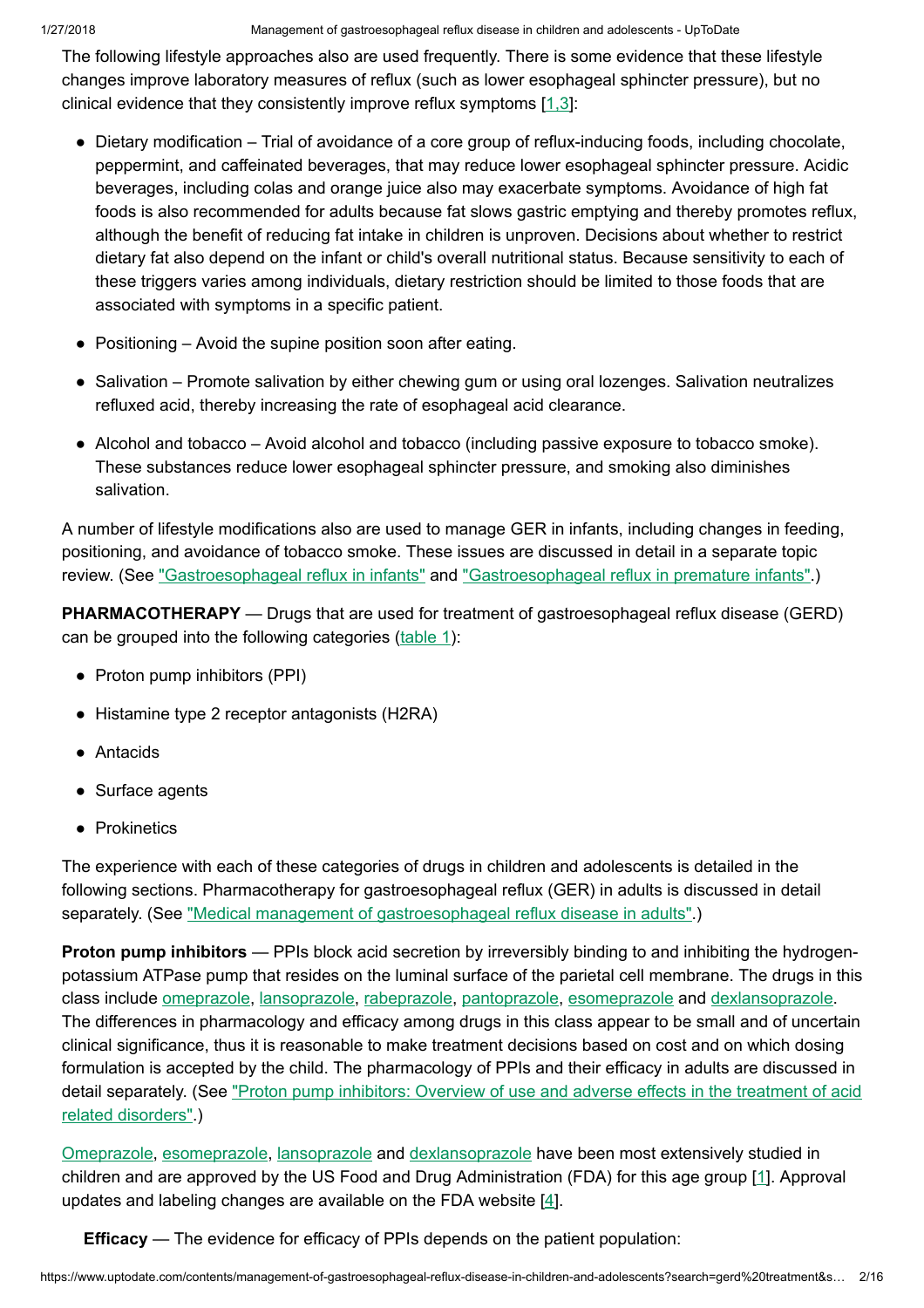1/27/2018 Management of gastroesophageal reflux disease in children and adolescents - UpToDate

• Esophagitis or marked GERD symptoms – For treatment of endoscopy-proven peptic esophagitis and esophagitis-associated symptoms, we suggest use of a PPI rather than a H2RA. This suggestion is primarily based on randomized studies in adults, which demonstrated that PPIs are effective and superior to H2RAs [[1,5\]](https://www.uptodate.com/contents/management-of-gastroesophageal-reflux-disease-in-children-and-adolescents/abstract/1,5). As compared with H2RAs, PPIs produce a greater reduction in acid secretion, have a longer duration of action, and tolerance does not develop. (See "Medical management of [gastroesophageal reflux](https://www.uptodate.com/contents/medical-management-of-gastroesophageal-reflux-disease-in-adults?source=see_link) disease in adults".)

Studies of PPIs in children and adolescents with esophagitis or marked GERD symptoms provide indirect evidence of their efficacy in this age group [[6\]](https://www.uptodate.com/contents/management-of-gastroesophageal-reflux-disease-in-children-and-adolescents/abstract/6). Several case series report that PPIs have healed severe esophagitis that had been unresponsive to H2RAs [\[7,8](https://www.uptodate.com/contents/management-of-gastroesophageal-reflux-disease-in-children-and-adolescents/abstract/7,8)]. The only controlled trials compare PPIs with alternate forms of acid suppression. These demonstrated that PPIs were as effective as H2RAs for initial treatment of esophagitis [[9\]](https://www.uptodate.com/contents/management-of-gastroesophageal-reflux-disease-in-children-and-adolescents/abstract/9), marked GERD symptoms [[10\]](https://www.uptodate.com/contents/management-of-gastroesophageal-reflux-disease-in-children-and-adolescents/abstract/10), or maintenance of remission after initial treatment with PPIs [[11\]](https://www.uptodate.com/contents/management-of-gastroesophageal-reflux-disease-in-children-and-adolescents/abstract/11).

Thus, available studies in children provide only indirect evidence of PPI efficacy because they are only shown to be equivalent to alternate acid-suppressing regimens for symptom relief and histologic healing, although PPIs are more effective in reducing gastric acidity [\[12](https://www.uptodate.com/contents/management-of-gastroesophageal-reflux-disease-in-children-and-adolescents/abstract/12)]. Our suggestion that PPIs be selected in preference to other forms of acid suppression in patients with documented esophagitis is based on this indirect evidence and extrapolation from studies in adults, as well as observations that H2RAs are more likely to be associated with tachyphylaxis [\[1,13,14](https://www.uptodate.com/contents/management-of-gastroesophageal-reflux-disease-in-children-and-adolescents/abstract/1,13,14)]. In addition, there may be better compliance with PPIs that can be given once daily as compared with multiple-dose regimens.

- Asthma and other GERD manifestations The benefit of PPIs on extraesophageal manifestations of GERD in children such as asthma has not been well studied, although they are being used for this purpose in children based upon data in adults. (See ['Asthma](https://www.uptodate.com/contents/management-of-gastroesophageal-reflux-disease-in-children-and-adolescents?search=gerd%20treatment&source=search_result&selectedTitle=1~150&usage_type=default&display_rank=1#H18) with GER' below and ["Gastroesophageal](https://www.uptodate.com/contents/gastroesophageal-reflux-and-asthma?source=see_link) reflux and asthma".)
- Infants Several randomized trials and a systematic review concluded that PPIs are not valuable in infants with irritability or regurgitation, because they do not improve symptoms as compared with placebo [[12,15-17\]](https://www.uptodate.com/contents/management-of-gastroesophageal-reflux-disease-in-children-and-adolescents/abstract/12,15-17). However, PPIs or other acid-suppressing regimens are appropriate for an infant with marked histologic evidence of esophagitis on endoscopic biopsies; this is a rare occurrence in this age group. (See ["Gastroesophageal reflux](https://www.uptodate.com/contents/gastroesophageal-reflux-in-infants?sectionName=Pharmacotherapy&anchor=H25&source=see_link#H25) in infants", section on 'Pharmacotherapy'.)

Dosing — Dosing guidelines for PPIs vary considerably. Infants and younger children appear to metabolize some PPIs more rapidly and may require higher per-kilogram dosing than older individuals [\(table](https://www.uptodate.com/contents/image?imageKey=PEDS%2F55435&topicKey=PEDS%2F5900&search=gerd+treatment&rank=1%7E150&source=see_link) 1) [\[1,18,19](https://www.uptodate.com/contents/management-of-gastroesophageal-reflux-disease-in-children-and-adolescents/abstract/1,18,19)]. However, they should be used with caution in infants because of low efficacy in those with uncomplicated reflux symptoms, and also because the pharmacokinetics of PPIs may be affected by immature cytochrome metabolism in young infants [\[20,21](https://www.uptodate.com/contents/management-of-gastroesophageal-reflux-disease-in-children-and-adolescents/abstract/20,21)]. In pediatric studies, effective doses of [omeprazole](https://www.uptodate.com/contents/omeprazole-pediatric-drug-information?source=see_link) ranged from 0.3 to 3.5 mg/kg/day (maximum 80 mg/day) and doses of [lansoprazole](https://www.uptodate.com/contents/lansoprazole-pediatric-drug-information?source=see_link) ranged from 0.73 to 1.66 mg/kg/day (maximum 30 mg/day) [[22\]](https://www.uptodate.com/contents/management-of-gastroesophageal-reflux-disease-in-children-and-adolescents/abstract/22). However, there is little evidence to support doses of omeprazole over 40 mg daily for children, even for the treatment of documented esophagitis.

Some children may require twice daily dosing to achieve optimal acid suppression; we suggest starting with once daily dosing advancing to twice daily dosing if there is clear symptom improvement with the increased frequency. Some providers alternate doses of a PPI with a H2RA, but there is no specific evidence supporting this practice. The duration of therapy is two to four weeks for moderate to severe heartburn, and four to eight weeks for documented esophagitis. If the esophagitis is severe (erosive), we generally continue PPI treatment for three to six months followed by repeat endoscopy to assess for healing. (See ['Esophagitis'](https://www.uptodate.com/contents/management-of-gastroesophageal-reflux-disease-in-children-and-adolescents?search=gerd%20treatment&source=search_result&selectedTitle=1~150&usage_type=default&display_rank=1#H409327) below and "Medical management of [gastroesophageal reflux](https://www.uptodate.com/contents/medical-management-of-gastroesophageal-reflux-disease-in-adults?sectionName=Proton+pump+inhibitors&anchor=H102009998&source=see_link#H102009998) disease in adults", section on 'Proton pump inhibitors'.)

Several of these drugs are formulated as capsules containing enteric-coated granules that can be sprinkled onto soft foods for administration to young children. [Lansoprazole](https://www.uptodate.com/contents/lansoprazole-pediatric-drug-information?source=see_link) and [omeprazole](https://www.uptodate.com/contents/omeprazole-pediatric-drug-information?source=see_link) are also available as flavored powders for preparing a suspension.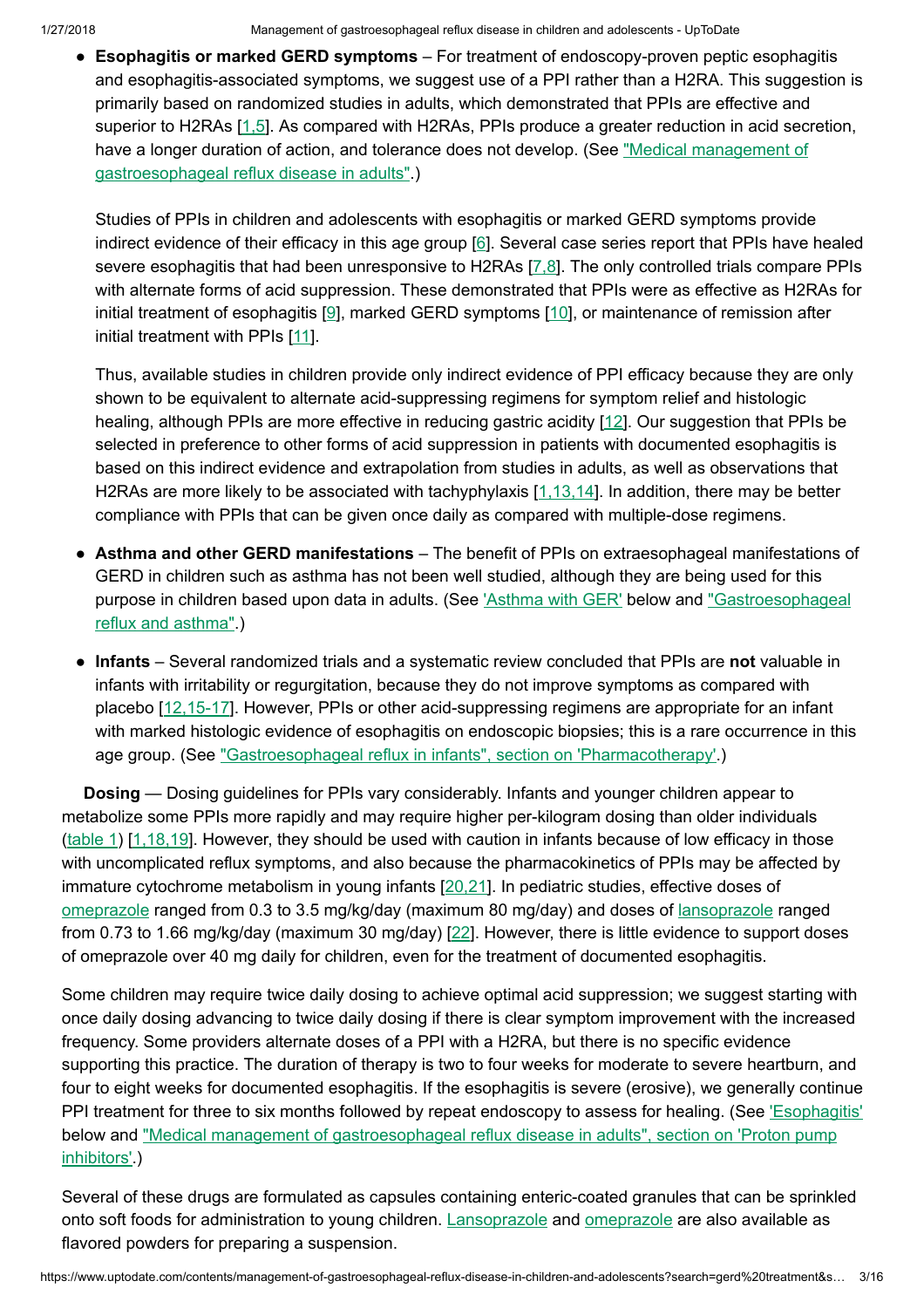Safety — Although PPIs are generally well tolerated, long-term studies have raised concerns that longterm treatment with PPIs is associated with increased risk for some infectious, metabolic, and nutritional disorders. Most data on the long-term safety of PPIs are from studies in adults. Because of these safety concerns, patients treated with PPIs should be reevaluated on a regular basis to determine if ongoing use is necessary. In our practice, we attempt to wean patients from PPIs after six months of treatment, and then periodically thereafter, depending on symptom control. (See *['Discontinuing](https://www.uptodate.com/contents/management-of-gastroesophageal-reflux-disease-in-children-and-adolescents?search=gerd%20treatment&source=search_result&selectedTitle=1~150&usage_type=default&display_rank=1#H406045) PPIs'* below.)

Potential safety concerns include an increased susceptibility to enteric infections, particularly Clostridium difficile (C. difficile) [[23\]](https://www.uptodate.com/contents/management-of-gastroesophageal-reflux-disease-in-children-and-adolescents/abstract/23). In 2012, the FDA issued a [Safety](https://www.uptodate.com/external-redirect.do?target_url=http%3A%2F%2Fwayback.archive-it.org%2F7993%2F20170112164921%2Fhttp%3A%2F%2Fwww.fda.gov%2FSafety%2FMedWatch%2FSafetyInformation%2FSafetyAlertsforHumanMedicalProducts%2Fucm290838.htm&TOPIC_ID=5900) Alert about this issue, encouraging providers to consider the possibility of C. difficile-associated diarrhea in PPI users with persistent diarrhea [\[24](https://www.uptodate.com/contents/management-of-gastroesophageal-reflux-disease-in-children-and-adolescents/abstract/24)]. (See "Clostridium difficile infection in children: Microbiology, pathogenesis, and [epidemiology",](https://www.uptodate.com/contents/clostridium-difficile-infection-in-children-microbiology-pathogenesis-and-epidemiology?sectionName=Other+risk+factors&anchor=H15&source=see_link#H15) section on 'Other risk factors'.)

Other safety concerns about PPIs include community-acquired pneumonia  $[25.26]$ , vitamin B<sub>12</sub> or iron malabsorption, nephritis (reported in older adults), small intestine bacterial overgrowth [[27](https://www.uptodate.com/contents/management-of-gastroesophageal-reflux-disease-in-children-and-adolescents/abstract/27)], and hypomagnesemia due to reduced intestinal absorption [\[1](https://www.uptodate.com/contents/management-of-gastroesophageal-reflux-disease-in-children-and-adolescents/abstract/1)]. A possible explanation for the infectious complications is supplied by a study reporting that treatment with acid-suppressing medications was associated with gastric bacterial overgrowth [[28\]](https://www.uptodate.com/contents/management-of-gastroesophageal-reflux-disease-in-children-and-adolescents/abstract/28). Moreover, patients on acid suppressing medications who experienced significant non-acid reflux also had higher bacterial concentrations in the lungs. Concerns about long-term effects on bone metabolism and chronic kidney disease have been raised based on studies in adults, but not established in children. (See "Proton pump inhibitors: Overview of use and adverse effects in the treatment of acid related disorders", section on 'Adverse effects' and ["Clinical manifestations](https://www.uptodate.com/contents/proton-pump-inhibitors-overview-of-use-and-adverse-effects-in-the-treatment-of-acid-related-disorders?sectionName=ADVERSE+EFFECTS&anchor=H59974871&source=see_link#H59974871) and diagnosis of acute interstitial nephritis" and "Drugs that affect bone metabolism", section on 'Proton pump inhibitors' and ["Small intestinal bacterial overgrowth:](https://www.uptodate.com/contents/drugs-that-affect-bone-metabolism?sectionName=Proton+pump+inhibitors&anchor=H16&source=see_link#H16) Etiology and pathogenesis".)

Long-term use of PPIs may increase serum gastrin levels and induce mild enterochromaffin cell hyperplasia and/or atrophic gastritis, raising the theoretical concern that chronic PPI use might increase risks for gastric carcinoid tumors or colon cancer. However, no increased risk for cancer has been shown in studies in adults treated with PPIs for up to 11 years [[29\]](https://www.uptodate.com/contents/management-of-gastroesophageal-reflux-disease-in-children-and-adolescents/abstract/29), or children treated for a median 2.8 years [[30\]](https://www.uptodate.com/contents/management-of-gastroesophageal-reflux-disease-in-children-and-adolescents/abstract/30). (See "Proton pump inhibitors: Overview of use and adverse effects in the treatment of acid related disorders", section on ['Hypergastrinemia'.\)](https://www.uptodate.com/contents/proton-pump-inhibitors-overview-of-use-and-adverse-effects-in-the-treatment-of-acid-related-disorders?sectionName=Hypergastrinemia&anchor=H59974965&source=see_link#H59974965)

Discontinuing PPIs - Stopping PPIs is associated with acid rebound in which discontinuation causes a temporary increase in gastric acid output to levels higher than at baseline. The optimal management strategy to minimize problems with acid rebound has not been established. When attempting to discontinue PPIs in patients treated chronically, we and others gradually taper PPIs to minimize the potential problem of acid rebound [[1\]](https://www.uptodate.com/contents/management-of-gastroesophageal-reflux-disease-in-children-and-adolescents/abstract/1). However, a study of this type of tapering regimen in adults failed to establish a clinical benefit [[31\]](https://www.uptodate.com/contents/management-of-gastroesophageal-reflux-disease-in-children-and-adolescents/abstract/31). An alternate approach is to wean the patient initially to a H2RA. The evidence for acid rebound is from studies in adults, and is described in detail in a separate topic review. (See "Proton pump inhibitors: Overview of use and adverse effects in the treatment of acid related disorders", section on ['Discontinuing](https://www.uptodate.com/contents/proton-pump-inhibitors-overview-of-use-and-adverse-effects-in-the-treatment-of-acid-related-disorders?sectionName=Discontinuing+PPIs&anchor=H1150172641&source=see_link#H1150172641) PPIs'.)

Histamine type 2 receptor antagonists — For patients with mild or intermittent symptoms of GERD, we suggest a trial of histamine type 2 receptor antagonists (H2RAs) rather than PPIs or other drugs. H2RAs have moderate effects on GER, as measured by relief of symptoms and mucosal healing, but because they have a relatively rapid onset of action, they are well suited for providing symptomatic relief. However, they are somewhat less effective than the PPI class, especially for chronic use [[1\]](https://www.uptodate.com/contents/management-of-gastroesophageal-reflux-disease-in-children-and-adolescents/abstract/1).

The H2RAs inhibit acid secretion by blocking histamine H2 receptors on the parietal cell. Four H2RAs are available in the United States, in both prescription strength and a lower strength for non-prescription (overthe-counter) sales:

- [Cimetidine](https://www.uptodate.com/contents/cimetidine-pediatric-drug-information?source=see_link) (Tagamet)
- [Ranitidine](https://www.uptodate.com/contents/ranitidine-pediatric-drug-information?source=see_link) (Zantac)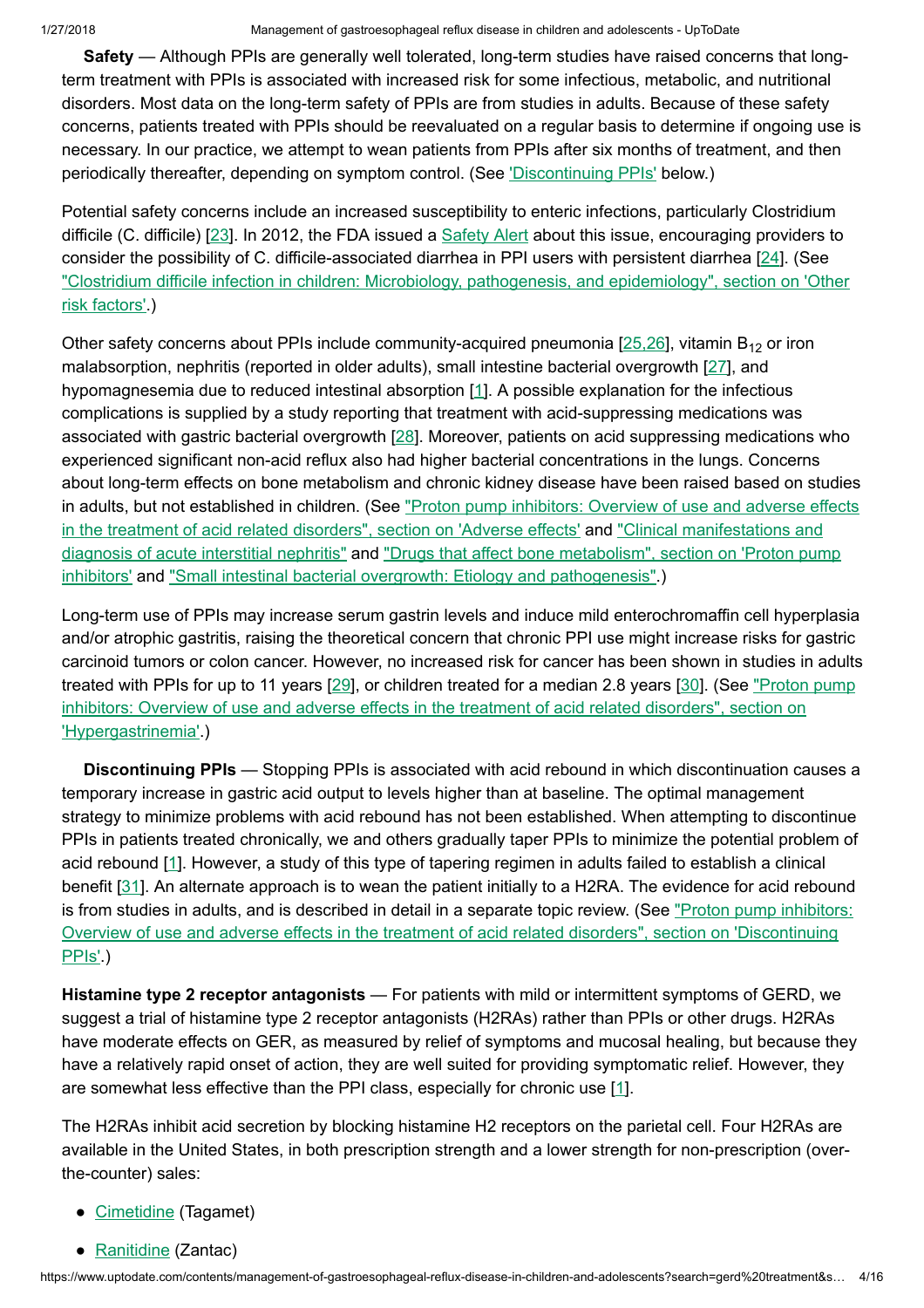- **[Famotidine](https://www.uptodate.com/contents/famotidine-pediatric-drug-information?source=see_link)** (Pepcid)
- [Nizatidine](https://www.uptodate.com/contents/nizatidine-pediatric-drug-information?source=see_link) (Axid)

Multiple controlled trials in adults have evaluated the efficacy of H2RAs in adults [\[5](https://www.uptodate.com/contents/management-of-gastroesophageal-reflux-disease-in-children-and-adolescents/abstract/5)]. These studies have shown that H2RAs are superior to placebo for healing esophagitis and improving symptoms, with little clinical difference among the formulations when dosed appropriately. However, their benefit is greatest for patients with mild esophagitis, and tolerance (tachyphylaxis) develops within days to a few weeks of beginning treatment, limiting efficacy for long-term management [[1,14\]](https://www.uptodate.com/contents/management-of-gastroesophageal-reflux-disease-in-children-and-adolescents/abstract/1,14). H2RAs reach peak onset of action about 2.5 hours after dosing, and the duration of action is 4 to 10 hours, so they are useful for on-demand treatment of occasional symptoms, or for short-term continuous use. (See "Medical management of [gastroesophageal reflux](https://www.uptodate.com/contents/medical-management-of-gastroesophageal-reflux-disease-in-adults?sectionName=Histamine+2+receptor+antagonists&anchor=H102013888&source=see_link#H102013888) disease in adults", section on 'Histamine 2 receptor antagonists'.)

Fewer studies have been performed in children, but the results are similar to the experience in adults. One study included 32 children (21 to 29 months) with esophagitis who were randomly assigned to receive [cimetidine](https://www.uptodate.com/contents/cimetidine-pediatric-drug-information?source=see_link) (30 to 40 mg/kg per day) or placebo [\[32](https://www.uptodate.com/contents/management-of-gastroesophageal-reflux-disease-in-children-and-adolescents/abstract/32)]. After 12 weeks, healing was observed significantly more often in the cimetidine-treated group. Improvement of esophagitis was seen in all patients with mild or moderate esophagitis compared with only 57 percent of patients with severe esophagitis. Another trial included 26 children with endoscopically proven mild to moderate esophagitis who were randomly assigned to receive [nizatidine](https://www.uptodate.com/contents/nizatidine-pediatric-drug-information?source=see_link) (10 mg/kg per day in two doses) or placebo [[33\]](https://www.uptodate.com/contents/management-of-gastroesophageal-reflux-disease-in-children-and-adolescents/abstract/33). At the end of eight weeks, healing was observed significantly more often in children who received nizatidine (69 versus 15 percent), a response that also was reflected in decreased acid exposure as assessed by esophageal pH monitoring.

The use of H2RAs is associated with an increased risk of enteric infection, particularly C. difficile and [community-acquired](https://www.uptodate.com/contents/clostridium-difficile-infection-in-children-microbiology-pathogenesis-and-epidemiology?sectionName=Other+risk+factors&anchor=H15&source=see_link#H15) pneumonia [\[25](https://www.uptodate.com/contents/management-of-gastroesophageal-reflux-disease-in-children-and-adolescents/abstract/25)] (see "Clostridium difficile infection in children: Microbiology, pathogenesis, and epidemiology", section on 'Other risk factors'). [Cimetidine](https://www.uptodate.com/contents/cimetidine-pediatric-drug-information?source=see_link) is a moderate inhibitor of Cytochrome P450 (CYP) metabolism and can increase levels of some co-administered medications, such as [theophylline,](https://www.uptodate.com/contents/theophylline-pediatric-drug-information?source=see_link) SSRIs, [warfarin](https://www.uptodate.com/contents/warfarin-pediatric-drug-information?source=see_link) and cisapride. [Nizatidine](https://www.uptodate.com/contents/nizatidine-pediatric-drug-information?source=see_link), [ranitidine,](https://www.uptodate.com/contents/ranitidine-pediatric-drug-information?source=see_link) and [famotidine](https://www.uptodate.com/contents/famotidine-pediatric-drug-information?source=see_link) do not inhibit CYP metabolism or alter levels of co-administered drugs metabolized by CYP.

Antacids — Antacids are appropriate for short-term relief of heartburn in older children, adolescents, or adults with infrequent symptoms (less than once a week). Antacids begin to provide relief of heartburn within 5 minutes but have a short duration of effect of 30 to 60 minutes. The efficacy and safety of antacids have not been well-studied, and chronic use is generally not recommended, especially in infants due to potential complications such as hypophosphatemic rickets [\[34](https://www.uptodate.com/contents/management-of-gastroesophageal-reflux-disease-in-children-and-adolescents/abstract/34)].

Antacids work by neutralizing gastric pH and thereby decreasing the exposure of the esophageal mucosa to gastric acidity during episodes of reflux. Various preparations that are commercially available usually contain the combination of magnesium and aluminum [hydroxide](https://www.uptodate.com/contents/aluminum-hydroxide-pediatric-drug-information?source=see_link) or calcium [carbonate](https://www.uptodate.com/contents/calcium-carbonate-pediatric-drug-information?source=see_link). At least two studies suggested that high-dose antacid therapy with magnesium/aluminum-containing acids was as effective as [cimetidine](https://www.uptodate.com/contents/cimetidine-pediatric-drug-information?source=see_link) for the short-term treatment of esophagitis in children [[35,36\]](https://www.uptodate.com/contents/management-of-gastroesophageal-reflux-disease-in-children-and-adolescents/abstract/35,36). However, treatment with aluminum-containing antacids can significantly increase plasma aluminum levels in infants to levels that have been associated with complications such as osteopenia, microcytic anemia, and neurotoxicity [[37-39](https://www.uptodate.com/contents/management-of-gastroesophageal-reflux-disease-in-children-and-adolescents/abstract/37-39)]. As a result, their use generally is restricted to short-term relief of symptoms in older children and adolescents [\[1](https://www.uptodate.com/contents/management-of-gastroesophageal-reflux-disease-in-children-and-adolescents/abstract/1)]. The efficacy and safety of other types of antacids in children have not been well-studied. (See "Antiulcer medications: Mechanism of action, [pharmacology,](https://www.uptodate.com/contents/antiulcer-medications-mechanism-of-action-pharmacology-and-side-effects?sectionName=ANTACIDS&anchor=H16&source=see_link#H16) and side effects", section on 'Antacids'.)

Prokinetics — Prokinetic drugs have a very limited role in management of GERD because of significant safety concerns and limited efficacy [\[1](https://www.uptodate.com/contents/management-of-gastroesophageal-reflux-disease-in-children-and-adolescents/abstract/1)]. Systematic reviews have not supported the use of [metoclopramide](https://www.uptodate.com/contents/metoclopramide-pediatric-drug-information?source=see_link) [[40\]](https://www.uptodate.com/contents/management-of-gastroesophageal-reflux-disease-in-children-and-adolescents/abstract/40), cisapride [\[41](https://www.uptodate.com/contents/management-of-gastroesophageal-reflux-disease-in-children-and-adolescents/abstract/41)], or [domperidone](https://www.uptodate.com/contents/domperidone-united-states-available-via-fda-investigational-drug-ind-protocol-only-drug-information?source=see_link) [[6,42\]](https://www.uptodate.com/contents/management-of-gastroesophageal-reflux-disease-in-children-and-adolescents/abstract/6,42) for treatment of GERD [\[43](https://www.uptodate.com/contents/management-of-gastroesophageal-reflux-disease-in-children-and-adolescents/abstract/43)]. These drugs should be considered for use only in carefully selected patients who have delayed gastric emptying because of gastric dysmotility (gastroparesis), contributing to GERD and in whom constipation has been ruled out as a confounding factor. [Erythromycin](https://www.uptodate.com/contents/erythromycin-pediatric-drug-information?source=see_link) also is used for patients with gastric dysmotility, such as post-viral gastroparesis, but its use is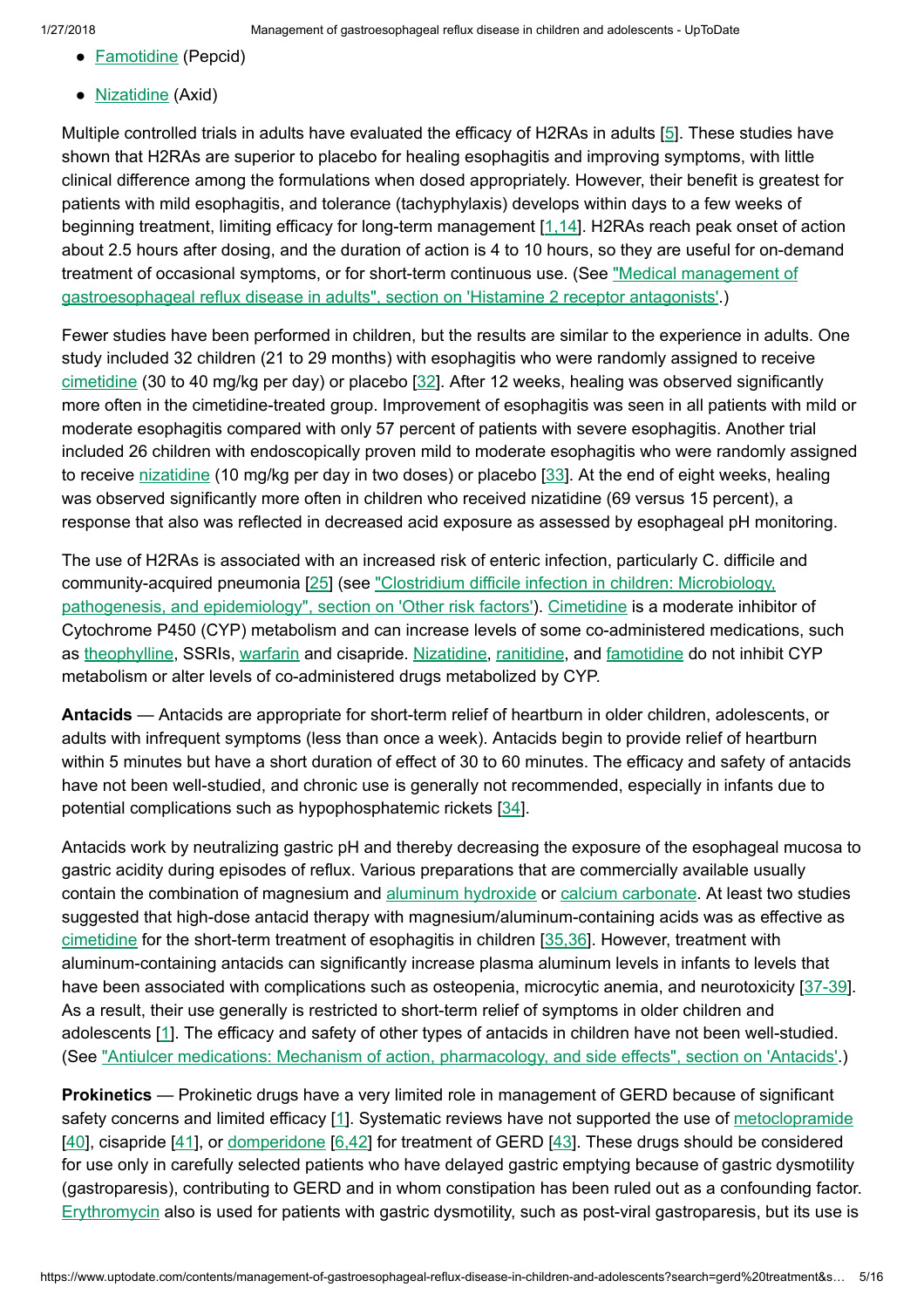1/27/2018 Management of gastroesophageal reflux disease in children and adolescents - UpToDate

limited by side effects and tachyphylaxis (tolerance). The use of these drugs for gastroparesis in adults is discussed in a separate topic review. (See "Treatment of [gastroparesis".](https://www.uptodate.com/contents/treatment-of-gastroparesis?source=see_link))

[Baclofen](https://www.uptodate.com/contents/baclofen-pediatric-drug-information?source=see_link) is a gamma-amino-butyric acid B (GABA-B) receptor agonist that inhibits the transient relaxations of the lower esophageal sphincter that are a predominant mechanism of GER. A limited body of evidence in adults and children suggests that baclofen reduces reflux symptoms after acute or chronic dosing [\[44,45](https://www.uptodate.com/contents/management-of-gastroesophageal-reflux-disease-in-children-and-adolescents/abstract/44,45)], reduces the frequency of esophageal sphincter relaxation and esophageal acid exposure, and accelerates gastric emptying [\[46,47](https://www.uptodate.com/contents/management-of-gastroesophageal-reflux-disease-in-children-and-adolescents/abstract/46,47)]. Potential side effects include dyspepsia, drowsiness, and lowered seizure threshold [[1\]](https://www.uptodate.com/contents/management-of-gastroesophageal-reflux-disease-in-children-and-adolescents/abstract/1). Because of side effects, baclofen is rarely used to treat GERD in children without underlying neurological problems. However, it is occasionally used for children with cerebral palsy primarily to improve spasticity. (See "Management and prognosis of cerebral palsy", section on ['Oral antispastic](https://www.uptodate.com/contents/management-and-prognosis-of-cerebral-palsy?sectionName=Oral+antispastic+drugs&anchor=H10&source=see_link#H10) drugs'.)

Surface agents — Surface agents work by creating a barrier that impedes acid peptic injury to mucosal surfaces. Only two such substances have been evaluated in the treatment of GERD: sodium alginate and [sucralfate.](https://www.uptodate.com/contents/sucralfate-pediatric-drug-information?source=see_link) (See "Medical management of [gastroesophageal reflux](https://www.uptodate.com/contents/medical-management-of-gastroesophageal-reflux-disease-in-adults?sectionName=Surface+agents+and+alginates&anchor=H671603168&source=see_link#H671603168) disease in adults", section on 'Surface agents and alginates'.)

[Sucralfate](https://www.uptodate.com/contents/sucralfate-pediatric-drug-information?source=see_link) (aluminum sucrose sulfate) adheres to the damaged mucosal surface, promoting healing and protecting from further peptic injury by mechanisms that are incompletely understood. A study in adults with non-erosive esophagitis found that it decreased symptoms and promoted healing [[48\]](https://www.uptodate.com/contents/management-of-gastroesophageal-reflux-disease-in-children-and-adolescents/abstract/48). One controlled trial in children suggested that it was as effective as [cimetidine](https://www.uptodate.com/contents/cimetidine-pediatric-drug-information?source=see_link) for treatment of esophagitis [\[49](https://www.uptodate.com/contents/management-of-gastroesophageal-reflux-disease-in-children-and-adolescents/abstract/49)]. However, because of short duration of action, concerns related to aluminum toxicity and limited efficacy as compared with PPIs, sucralfate has a minimal, if any, role in the treatment of GERD in children or adults [\[1](https://www.uptodate.com/contents/management-of-gastroesophageal-reflux-disease-in-children-and-adolescents/abstract/1)].

Sodium alginate, which is derived from seaweed, forms a surface gel that creates a physical barrier against regurgitation of gastric contents and protects the esophageal mucosa. Studies comparing its efficacy on symptoms and esophageal acid exposure with other available treatments have produced conflicting results [[50-53](https://www.uptodate.com/contents/management-of-gastroesophageal-reflux-disease-in-children-and-adolescents/abstract/50-53)]. It currently is used infrequently in the treatment of children with GERD. A preparation available in the United States (Gaviscon) also contains an antacid and is used for the temporary relief of heartburn in adults [[54\]](https://www.uptodate.com/contents/management-of-gastroesophageal-reflux-disease-in-children-and-adolescents/abstract/54).

Complementary and alternative medicine — A variety of herbal remedies are sometimes used for acid reflux or other gastrointestinal complaints, including chamomile, slippery elm, and ginger root [\[55](https://www.uptodate.com/contents/management-of-gastroesophageal-reflux-disease-in-children-and-adolescents/abstract/55)]. Many anecdotal reports suggest that these herbs sometimes improve symptoms, but no randomized controlled trials are available to guide their use. Since many families seek and use these remedies, it is important to inquire about their use in an open, non-judgmental fashion, and to review the specific remedies used for [potential toxicities.](https://www.uptodate.com/external-redirect.do?target_url=https%3A%2F%2Fnccih.nih.gov%2F&TOPIC_ID=5900) The National Institutes of Health's (NIH) National Center for Complementary and Integrative Health provides reliable information on complementary and alternative medicine practices [[56\]](https://www.uptodate.com/contents/management-of-gastroesophageal-reflux-disease-in-children-and-adolescents/abstract/56). (See ["](https://www.uptodate.com/contents/overview-of-herbal-medicine-and-dietary-supplements?source=see_link)[Complementary](https://www.uptodate.com/contents/complementary-and-alternative-medicine-in-pediatrics?source=see_link) and alternative medicine in pediatrics" and "Overview of herbal medicine and dietary supplements".)

**SURGERY** — Anti-reflux surgery appears to be successful in controlling reflux in many patients with debilitating gastroesophageal reflux disease (GERD) that is refractory to medical management, but the indications for and outcome of the intervention have not been systematically studied. Many children who have undergone anti-reflux surgery have underlying neurological impairment such as cerebral palsy. Surgery is most often considered for patients with intractable esophagitis or emesis that does not respond to proton pump inhibitors (PPIs), or pulmonary disease that is clearly due to aspiration from refluxed material. It may be challenging to discriminate pulmonary disease from aspiration associated with swallowing (antegrade aspiration) from that related to reflux (retrograde aspiration). The evaluation of children with suspected swallowing [dysfunction](https://www.uptodate.com/contents/aspiration-due-to-swallowing-dysfunction-in-infants-and-children?source=see_link) is discussed separately. (See "Aspiration due to swallowing dysfunction in infants and children".)

The efficacy of surgery has been supported only by the results of numerous case series that used different inclusion criteria, focused predominantly on neurologically impaired children, had short follow-up periods,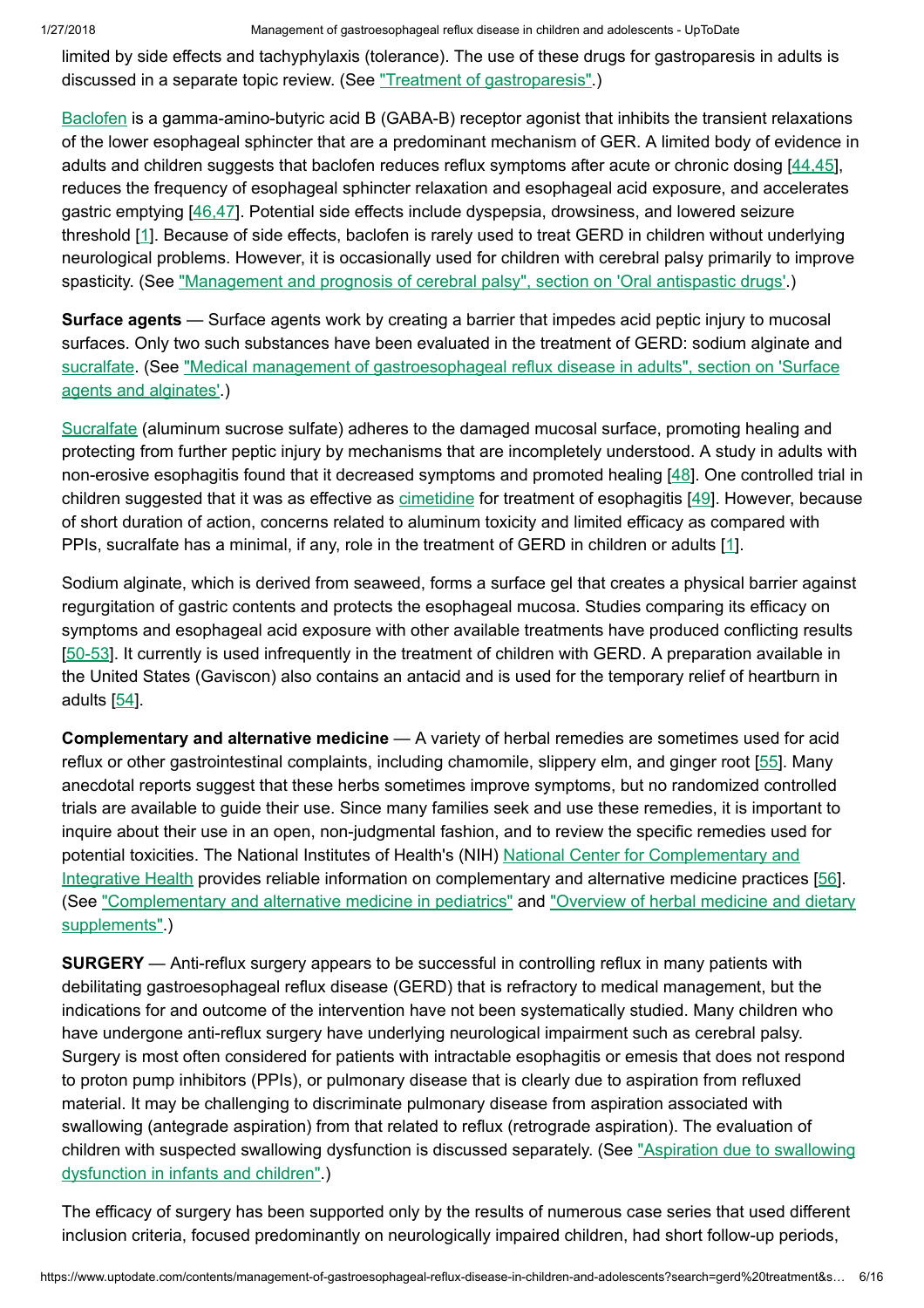#### 1/27/2018 Management of gastroesophageal reflux disease in children and adolescents - UpToDate

and reported variable endpoints [[57-64\]](https://www.uptodate.com/contents/management-of-gastroesophageal-reflux-disease-in-children-and-adolescents/abstract/57-64). These limitations and the absence of controlled trials are critical impediments to defining the role of anti-reflux surgery in the long-term management of GERD in children. In addition, many case series report significant "failure rates" of anti-reflux surgery, mandating caution in selecting patients for this intervention. As an example, a large study of infants with neurological impairment undergoing gastrostomy placement found that concomitant fundoplication did not reduce the rate of reflux-related hospitalizations during the following year [[65\]](https://www.uptodate.com/contents/management-of-gastroesophageal-reflux-disease-in-children-and-adolescents/abstract/65). Alternatives to anti-reflux surgery that may be appropriate for some patients include nasojejunal or gastrojejunal feeding, which reduce reflux by bypassing the stomach. (See "Aspiration due to swallowing dysfunction in infants and children", section on 'Management' and "Overview of [enteral nutrition](https://www.uptodate.com/contents/aspiration-due-to-swallowing-dysfunction-in-infants-and-children?sectionName=MANAGEMENT&anchor=H115018362&source=see_link#H115018362) in infants and children", section on 'Poor gastric emptying or aspiration risk'.)

Some children with neurological impairment and GERD may require percutaneous endoscopic gastrostomy (PEG) placement. Most children do well without a fundoplication. In a retrospective study [\[66](https://www.uptodate.com/contents/management-of-gastroesophageal-reflux-disease-in-children-and-adolescents/abstract/66)], 5 percent of children with a normal pH probe prior to PEG placement, and 29 percent of children with an abnormal pH probe went to have a Nissen fundoplication. For such patients, it is reasonable to perform PEG placement without fundoplication, followed by medical anti-reflux therapy if clinically indicated, and fundoplication in the minority of patients who fail medical therapy.

**Technique** — The most commonly performed operation is a Nissen fundoplication. This procedure originally involved passage of the gastric fundus behind the esophagus to encircle up to 6 cm of the distal esophagus. However, many variations and modifications have been described, and a Nissen fundoplication may be performed differently by different surgeons. Variables include approach (transthoracic or abdominal), portion of stomach wall used (anterior and posterior or anterior only), combination with other procedures (eg, vagotomy or gastroplasty), the tightness of the wrap, the completeness (270º to 360º) of the wrap, and the length of the wrap.

The Nissen fundoplication is now performed laparoscopically at many centers. In experienced centers, the laparoscopic technique has similar outcomes to the open technique. Some studies suggest that laparoscopic surgery has fewer acute complications and incidence of retching and similar rates of complications [[57,67-69\]](https://www.uptodate.com/contents/management-of-gastroesophageal-reflux-disease-in-children-and-adolescents/abstract/57,67-69), whereas a few report somewhat higher rates of reoperation and recurrence of GERD compared with open fundoplication [[70-72](https://www.uptodate.com/contents/management-of-gastroesophageal-reflux-disease-in-children-and-adolescents/abstract/70-72)].

Most surgeons choose to perform a loose ("floppy") Nissen fundic wrap that is approximately 1 to 2 cm in length, including a posterior crural repair. A common modification is a 360º fundic wrap without ligation of the short gastric vessels (Rosetti-Nissen) ([figure](https://www.uptodate.com/contents/image?imageKey=GAST%2F51213&topicKey=PEDS%2F5900&search=gerd+treatment&rank=1%7E150&source=see_link) 1). A partial 270° wrap (Toupet) is used for patients with severe associated motor abnormalities ([figure](https://www.uptodate.com/contents/image?imageKey=GAST%2F78957&topicKey=PEDS%2F5900&search=gerd+treatment&rank=1%7E150&source=see_link) 2) [[59,62](https://www.uptodate.com/contents/management-of-gastroesophageal-reflux-disease-in-children-and-adolescents/abstract/59,62)].

**Efficacy** — Symptom improvement has been described in approximately 60 to 90 percent of children undergoing fundoplication [\[1](https://www.uptodate.com/contents/management-of-gastroesophageal-reflux-disease-in-children-and-adolescents/abstract/1)], but "failure rates" (variously defined) vary widely among reports, ranging from 2 to 50 percent [[70\]](https://www.uptodate.com/contents/management-of-gastroesophageal-reflux-disease-in-children-and-adolescents/abstract/70). As an example, in one study, nearly two-thirds of children had ongoing reflux, requiring treatment two months following fundoplication [[63\]](https://www.uptodate.com/contents/management-of-gastroesophageal-reflux-disease-in-children-and-adolescents/abstract/63). In studies that have reported longer-term outcomes, most demonstrate higher rates of failure within one to three years [[73\]](https://www.uptodate.com/contents/management-of-gastroesophageal-reflux-disease-in-children-and-adolescents/abstract/73). Several studies suggest higher failure rates in children with neurological impairment, chronic respiratory conditions, repaired esophageal atresia, and in infants [\[1,64,70,74](https://www.uptodate.com/contents/management-of-gastroesophageal-reflux-disease-in-children-and-adolescents/abstract/1,64,70,74)]. Similar unsatisfactory outcomes were seen in a report of children with cystic fibrosis and GERD [[75\]](https://www.uptodate.com/contents/management-of-gastroesophageal-reflux-disease-in-children-and-adolescents/abstract/75). Nearly half of the children had ongoing symptoms of GERD after fundoplication, and overall there was little benefit to pulmonary function. Twelve percent of patients had complications that required a subsequent surgical procedure.

Experience in adults has demonstrated that patients who do not respond to adequate doses of medical therapy (particularly those with typical features of GERD, such as heartburn) also may have a poor response to surgery, questioning the role of anti-reflux surgery in patients with symptoms refractory to medical therapy. Furthermore, long-term follow-up of patients who underwent standard anti-reflux surgery reveals that even after surgery, many continue to depend upon medical therapy to control symptoms. (See "Approach to refractory [gastroesophageal reflux](https://www.uptodate.com/contents/approach-to-refractory-gastroesophageal-reflux-disease-in-adults?source=see_link) disease in adults".)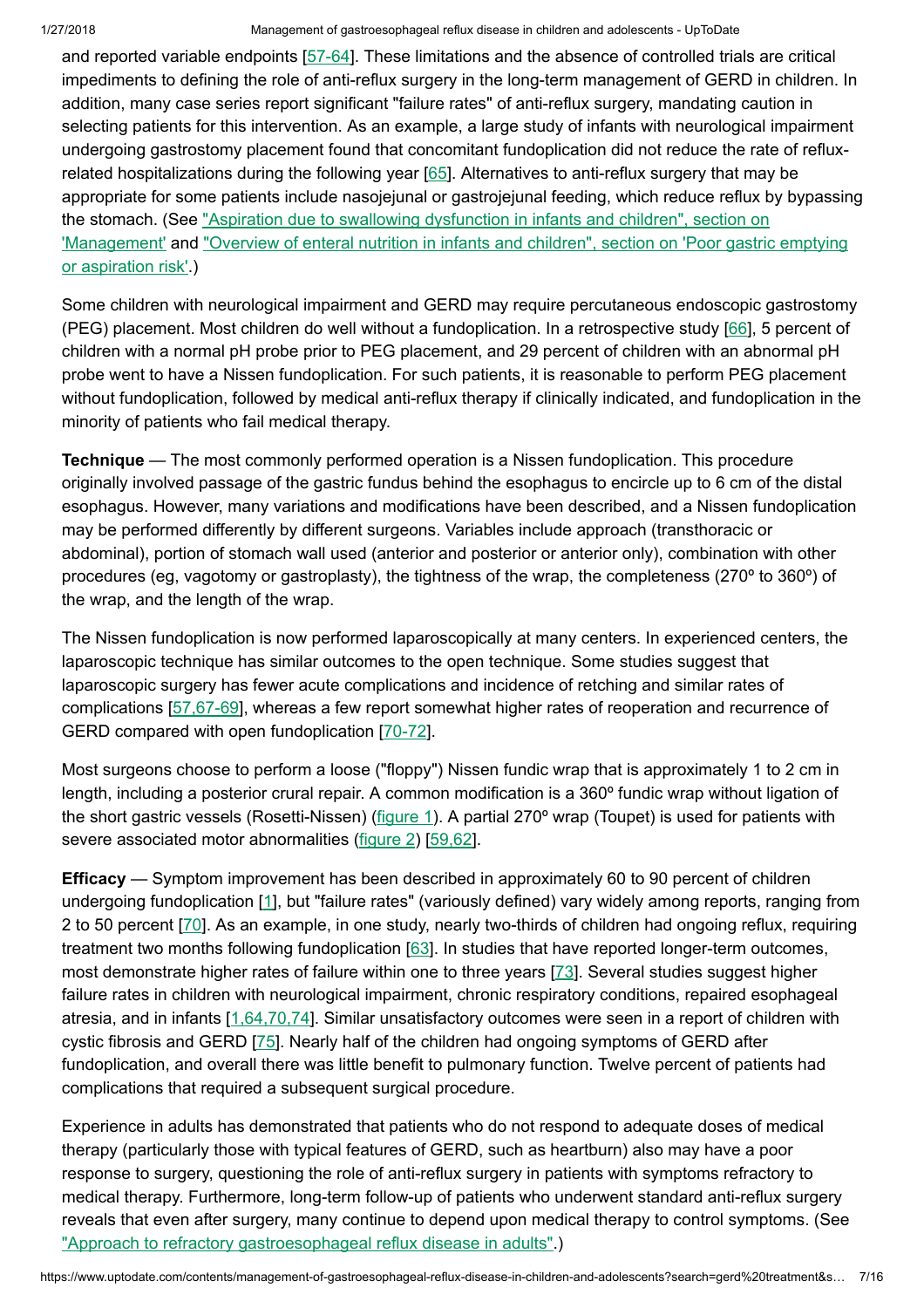**Complications** — Complications of anti-reflux surgery range from 2 to 45 percent  $[1,76,77]$  $[1,76,77]$ . The most common complications included breakdown of the wrap (1 to 13 percent), small bowel obstruction (1 to 11 percent), gas bloat syndrome (2 to 8 percent), infection (1 to 9 percent), atelectasis or pneumonia (4 to 13 percent), perforation (2 to 4 percent), persistent esophageal stricture (1 to 9 percent), and esophageal obstruction (1 to 9 percent). Complications that occurred less frequently included an incisional hernia, gastroparesis and dumping syndrome. Reoperation was required in 3 to 19 percent of patients, and operative mortality ranged from 0 to 5 percent. The presenting symptoms of dumping syndrome are often irritability after feeds, diaphoresis, or diarrhea; management is described separately. (See ["Enteral feeding:](https://www.uptodate.com/contents/enteral-feeding-gastric-versus-post-pyloric?sectionName=Feeding+intolerance&anchor=H18&source=see_link#H18) Gastric versus post-pyloric", section on 'Feeding intolerance'.)

Patients with neurological impairment or those requiring a second anti-reflux operation appear to have somewhat higher frequency of complications [\[1,73](https://www.uptodate.com/contents/management-of-gastroesophageal-reflux-disease-in-children-and-adolescents/abstract/1,73)]. However, children without underlying disorders also may have poor outcomes. Retching (dry heaves) is common in children who have undergone fundoplication, particularly children who are neurologically impaired [[70,78\]](https://www.uptodate.com/contents/management-of-gastroesophageal-reflux-disease-in-children-and-adolescents/abstract/70,78). The presence of preoperative forceful vomiting (versus effortless regurgitation) was a significant predictor of the development of postoperative retching [\[79](https://www.uptodate.com/contents/management-of-gastroesophageal-reflux-disease-in-children-and-adolescents/abstract/79)]. Treatment for this complication is difficult, and if the retching is not controlled it may disrupt the surgical repair. Anticholinergic drugs and histamine type 1 receptor antagonists may be helpful [[80\]](https://www.uptodate.com/contents/management-of-gastroesophageal-reflux-disease-in-children-and-adolescents/abstract/80). Symptoms tend to improve after several months.

Pre-surgical evaluation — The diagnostic tests that may be used to help determine whether anti-reflux surgery is appropriate depend on the patient's clinical presentation. Causes of symptoms other than GERD should be rigorously excluded before considering surgical intervention.

- Children with chronic esophagitis unresponsive to acid suppression might be considered for anti-reflux surgery. However, they should first undergo an upper endoscopy with biopsies to exclude other causes of esophageal inflammation such as eosinophilic esophagitis and prolonged esophageal pH monitoring to confirm adequacy of acid suppression. (See ["Clinical manifestations](https://www.uptodate.com/contents/clinical-manifestations-and-diagnosis-of-eosinophilic-esophagitis?source=see_link) and diagnosis of eosinophilic esophagitis".)
- Children with primary respiratory symptoms should undergo evaluation to document association of GERD with respiratory symptoms. This evaluation may include review of all radiographic studies, bronchoalveolar lavage, esophageal pH monitoring, polysomnography, and swallowing studies. However, because even normal degrees of reflux may have adverse effects in some children, surgery may be beneficial for some children with respiratory symptoms even if the esophageal pH study is normal [\[81](https://www.uptodate.com/contents/management-of-gastroesophageal-reflux-disease-in-children-and-adolescents/abstract/81)]. (See "Clinical manifestations and diagnosis of [gastroesophageal reflux](https://www.uptodate.com/contents/clinical-manifestations-and-diagnosis-of-gastroesophageal-reflux-disease-in-children-and-adolescents?source=see_link) disease in children and adolescents".)
- If aspiration is suspected in a child with neurologic impairment, fundoplication should be approached with caution: although the fundoplication can reduce gastroesophageal reflux (GER), it can also impede [esophageal clearance](https://www.uptodate.com/contents/aspiration-due-to-swallowing-dysfunction-in-infants-and-children?source=see_link) and increase the likelihood of aspiration. (See "Aspiration due to swallowing dysfunction in infants and children".)

TREATMENT APPROACH BY PRESENTING SYMPTOMS — The preceding discussion underscores the limited data available from well-designed controlled trials to guide optimal strategies for the management of gastroesophageal reflux disease (GERD) in children. However, in children with distinct symptoms of heartburn or documented esophagitis, the evidence base for treatment recommendations is analogous to and strengthened by observations in adults. The following recommendations are based upon a review of the available evidence by a committee of experts [[1\]](https://www.uptodate.com/contents/management-of-gastroesophageal-reflux-disease-in-children-and-adolescents/abstract/1) and from clinical experience.

Heartburn — We employ a "step up" approach to simple heartburn symptoms, meaning that we start with conservative options and add more intensive therapy if needed. Patients with alarm symptoms (dysphagia, weight loss, hematemesis, or recurrent vomiting) in addition to heartburn should be referred to a gastroenterologist for an upper endoscopy with biopsy.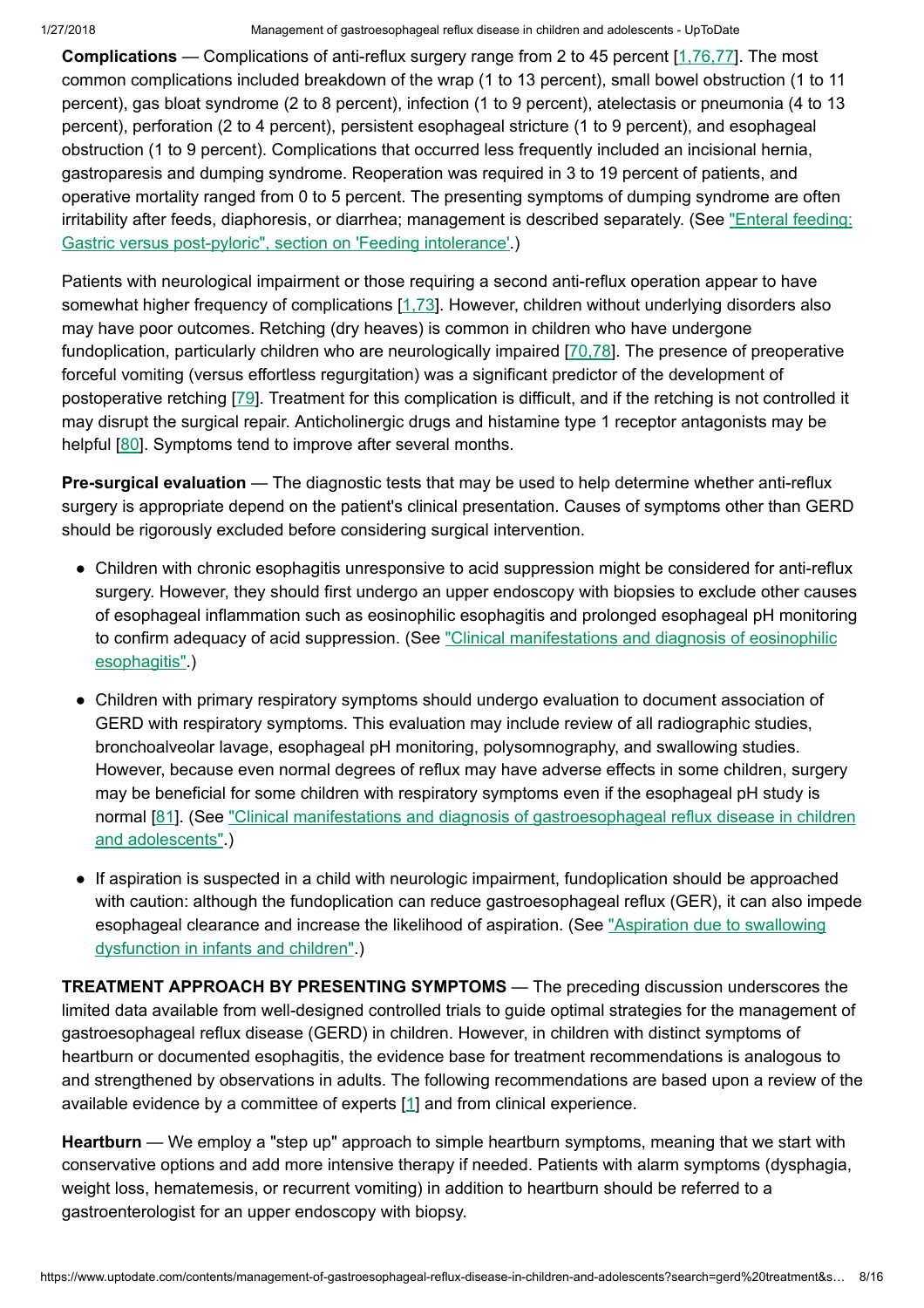For children and adolescents with mild or infrequent heartburn (averaging once a week or less), we suggest a trial of lifestyle changes (weight management for overweight patients; smoking cessation and avoidance of tobacco smoke; head of bed elevation; and avoidance of chocolate, caffeine, spicy foods, alcohol, and other foods that exacerbate symptoms). Occasional use of antacids or histamine type 2 receptor antagonists (H2RAs) is acceptable for short-term relief of symptoms, but frequent use (more than once/week) calls for advancement of therapy [\[1,2](https://www.uptodate.com/contents/management-of-gastroesophageal-reflux-disease-in-children-and-adolescents/abstract/1,2)]. (See 'Lifestyle [changes'](https://www.uptodate.com/contents/management-of-gastroesophageal-reflux-disease-in-children-and-adolescents?search=gerd%20treatment&source=search_result&selectedTitle=1~150&usage_type=default&display_rank=1#H2) above.)

If the heartburn symptoms are moderate or severe, or fail to respond to lifestyle changes, we recommend a trial of acid suppression therapy. Either a H2RA or proton pump inhibitor (PPI) is a reasonable first choice and a typical trial duration is two to four weeks [[1,82\]](https://www.uptodate.com/contents/management-of-gastroesophageal-reflux-disease-in-children-and-adolescents/abstract/1,82). However, for patients who do not improve on a H2RA, we recommend treatment with a PPI. (See ['Pharmacotherapy'](https://www.uptodate.com/contents/management-of-gastroesophageal-reflux-disease-in-children-and-adolescents?search=gerd%20treatment&source=search_result&selectedTitle=1~150&usage_type=default&display_rank=1#H3) above and "Clinical manifestations and diagnosis of [gastroesophageal reflux](https://www.uptodate.com/contents/clinical-manifestations-and-diagnosis-of-gastroesophageal-reflux-disease-in-children-and-adolescents?sectionName=Endoscopy+and+histology&anchor=H9&source=see_link#H9) disease in children and adolescents", section on 'Endoscopy and histology'.)

Esophagitis — We employ a "step down" approach to documented esophagitis, meaning that we initiate treatment with intensive pharmacotherapy (standard dose PPIs), then withdraw treatment as tolerated. This is similar to the approach used for adults with esophagitis, except that we tend to use somewhat longer courses of therapy in children, and are more likely to repeat the endoscopy.

For children with endoscopically documented peptic esophagitis, we recommend acid-suppressing treatment. We suggest using a PPI because these are more effective than H2RAs for initial healing of esophagitis [\[1,2](https://www.uptodate.com/contents/management-of-gastroesophageal-reflux-disease-in-children-and-adolescents/abstract/1,2)]. Younger children appear to metabolize PPIs more rapidly and may require higher perkilogram dosing than older individuals  $(table 1)$  $(table 1)$ . (See 'Proton pump [inhibitors'](https://www.uptodate.com/contents/management-of-gastroesophageal-reflux-disease-in-children-and-adolescents?search=gerd%20treatment&source=search_result&selectedTitle=1~150&usage_type=default&display_rank=1#H4) above.)

Further evaluation and treatment of patients with esophagitis depends on the severity of the esophagitis at baseline and on the degree of symptom relief. Patients with only mild esophagitis can be treated for four to eight weeks, and reassessed based upon the degree of symptom relief. Those with erosive esophagitis should undergo a repeat endoscopy after three to six months of treatment [\[1](https://www.uptodate.com/contents/management-of-gastroesophageal-reflux-disease-in-children-and-adolescents/abstract/1)]. The endoscopy is important to demonstrate healing, and also to reassess for the possibility of stricture or development of eosinophilic esophagitis (EoE). It may be difficult to distinguish peptic esophagitis (ie, esophagitis caused by acid reflux) from EoE, because both disorders are characterized by esophageal eosinophilia, and they have similar symptoms. Esophagitis that persists despite several months of effective acid suppression should raise suspicion for EoE. (See "Clinical manifestations and diagnosis of [gastroesophageal reflux](https://www.uptodate.com/contents/clinical-manifestations-and-diagnosis-of-gastroesophageal-reflux-disease-in-children-and-adolescents?sectionName=Endoscopy+and+histology&anchor=H9&source=see_link#H9) disease in children and adolescents", section on 'Endoscopy and histology' and ["Clinical manifestations](https://www.uptodate.com/contents/clinical-manifestations-and-diagnosis-of-eosinophilic-esophagitis?source=see_link) and diagnosis of eosinophilic esophagitis".)

Long-term treatment with acid suppressing medications is appropriate if symptoms or endoscopy indicate chronic or recurrent esophagitis, without suspicion for eosinophilic esophagitis. H2RAs are a reasonable choice if brief intermittent courses of treatment are sufficient to control symptoms. When continuous therapy is necessary to control symptoms, we suggest treatment with a PPI [[1\]](https://www.uptodate.com/contents/management-of-gastroesophageal-reflux-disease-in-children-and-adolescents/abstract/1). Because there are several safety concerns about long-term use of acid-suppressing medications, patients on continuous treatment should be reassessed periodically. A trial of discontinuing treatment should be considered if the symptoms are well controlled, unless the patient has a history of severe and recurrent esophagitis, or unless the endoscopy demonstrates Barrett esophagus [\[1](https://www.uptodate.com/contents/management-of-gastroesophageal-reflux-disease-in-children-and-adolescents/abstract/1)]. (See ['Discontinuing](https://www.uptodate.com/contents/management-of-gastroesophageal-reflux-disease-in-children-and-adolescents?search=gerd%20treatment&source=search_result&selectedTitle=1~150&usage_type=default&display_rank=1#H406045) PPIs' above and "Barrett's esophagus: Surveillance and [management".\)](https://www.uptodate.com/contents/barretts-esophagus-surveillance-and-management?source=see_link)

Dysphagia or odynophagia — Dysphagia (difficulty swallowing) may be caused by GERD, but also may have other causes, such as eosinophilic esophagitis, esophageal dysmotility, or foreign body. Children or adolescents with odynophagia (pain with swallowing) also should be evaluated for pill esophagitis (direct mucosal injury from swallowed irritant drugs) and infectious esophagitis caused by cytomegalovirus, herpes, or Candida. Children with either of these symptoms should have a careful evaluation, including an upper endoscopy if an infectious cause is suspected. Empiric treatment for reflux is not recommended unless other causes of the symptoms have been excluded. (See "Clinical manifestations and diagnosis of [gastroesophageal reflux](https://www.uptodate.com/contents/clinical-manifestations-and-diagnosis-of-gastroesophageal-reflux-disease-in-children-and-adolescents?sectionName=Dysphagia+or+odynophagia&anchor=H20&source=see_link#H20) disease in children and adolescents", section on 'Dysphagia or odynophagia'.)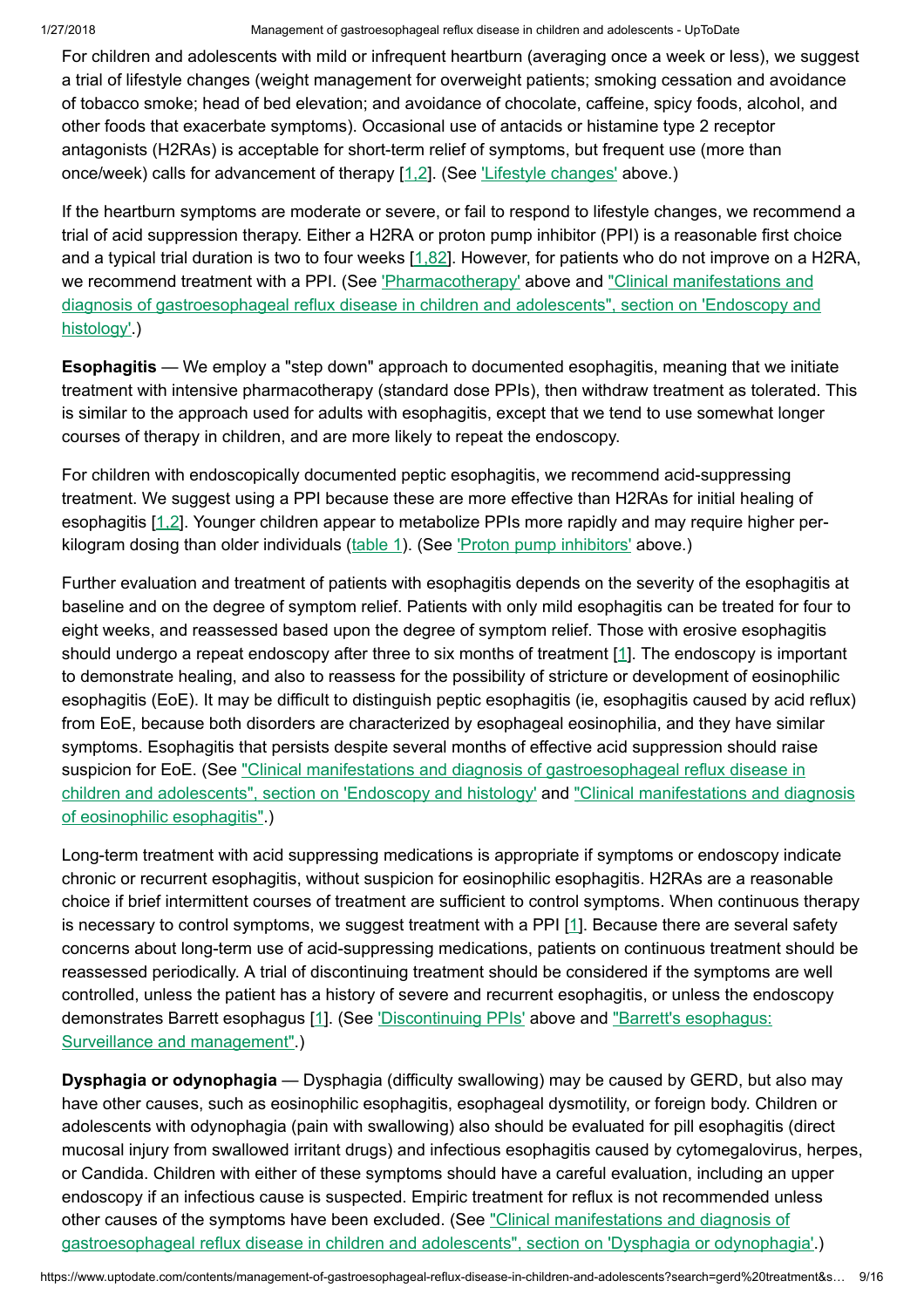### Extraesophageal manifestations of GERD

Asthma with GER — For patients with persistent moderate to severe asthma (particularly nocturnal wheezing) and clear symptoms suggesting GERD, including frequent heartburn or regurgitation, we suggest a trial of vigorous acid suppression. Treatment trials using a PPI for three months are often used in adults; management after three months depends upon the response. (See ["Gastroesophageal reflux](https://www.uptodate.com/contents/gastroesophageal-reflux-and-asthma?sectionName=EMPIRIC+THERAPY+IN+PATIENTS+WITH+SYMPTOMATIC+GERD&anchor=H12&source=see_link#H12) and asthma", section on 'Empiric therapy in patients with symptomatic GERD'.)

This empiric approach to treatment is appropriate because although GER is an established trigger for asthma in many patients, it is difficult to predict responders [\[83](https://www.uptodate.com/contents/management-of-gastroesophageal-reflux-disease-in-children-and-adolescents/abstract/83)]. In about 60 percent of children with asthma and clinical or laboratory evidence of GER, asthma control will improve with aggressive treatment for reflux [[1,84\]](https://www.uptodate.com/contents/management-of-gastroesophageal-reflux-disease-in-children-and-adolescents/abstract/1,84). In adults with GERD symptoms and moderate to severe asthma (or nocturnal asthma), randomized controlled trials of PPIs demonstrated small but significant improvements in peak flow or numbers of asthma exacerbations. (See ["Gastroesophageal reflux](https://www.uptodate.com/contents/gastroesophageal-reflux-and-asthma?sectionName=Evidence+that+GERD+treatment+improves+asthma&anchor=H3749823634&source=see_link#H3749823634) and asthma", section on 'Evidence that GERD treatment improves asthma'.)

In many patients with asthma, GERD may be silent and diagnosed only with esophageal pH monitoring. Thus, pH monitoring or an empiric trial of anti-reflux treatment should be considered in selected patients with asthma that is difficult-to-control (steroid-dependent) and/or nocturnal-onset, even in the absence of apparent symptoms of GERD [[1\]](https://www.uptodate.com/contents/management-of-gastroesophageal-reflux-disease-in-children-and-adolescents/abstract/1). Other causes of wheezing should be carefully excluded, including foreign body aspiration. (See "Clinical manifestations and diagnosis of [gastroesophageal reflux](https://www.uptodate.com/contents/clinical-manifestations-and-diagnosis-of-gastroesophageal-reflux-disease-in-children-and-adolescents?sectionName=Asthma&anchor=H21&source=see_link#H21) disease in children and adolescents", section on 'Asthma' and ["Evaluation](https://www.uptodate.com/contents/evaluation-of-wheezing-in-infants-and-children?source=see_link) of wheezing in infants and children".)

There is inadequate evidence to determine the role of anti-reflux surgery for patients with asthma and GERD. Case series in adults and children generally report improvement in respiratory symptoms after fundoplication for selected patients with severe asthma, in whom a relationship to GERD is well established and there has been a clear response to acid suppressing medication [\[1,85-87](https://www.uptodate.com/contents/management-of-gastroesophageal-reflux-disease-in-children-and-adolescents/abstract/1,85-87)]. Clinical findings predicting a positive response to surgery include a clear history of reflux symptoms preceding the onset of asthma, a history of recurrent pneumonia, lack of atopic symptoms or seasonal variation, and nocturnal episodes of asthma. However, these results should be interpreted with caution because of variations in selection criteria and lack of randomization in these studies. (See "Surgical management of [gastroesophageal reflux](https://www.uptodate.com/contents/surgical-management-of-gastroesophageal-reflux-in-adults?source=see_link) in adults".)

Recurrent pneumonia — There are no definitive tests to determine whether GERD is causing recurrent pneumonia in a given patient. Clinical decisions must be based on an individual patient's clinical risk and a combination of tests for GER, aspiration, and immune deficiency. The possibility of antegrade aspiration (aspiration during swallowing) should be fully investigated, because this is a more common cause of recurrent pneumonia than retrograde aspiration (GERD) [\[1](https://www.uptodate.com/contents/management-of-gastroesophageal-reflux-disease-in-children-and-adolescents/abstract/1)]. If the pneumonia is consistently in the same area, an H-type [tracheo-esophageal fistula](https://www.uptodate.com/contents/clinical-manifestations-and-diagnosis-of-gastroesophageal-reflux-disease-in-children-and-adolescents?sectionName=Recurrent+pneumonia&anchor=H22&source=see_link#H22) should be considered. (See "Clinical manifestations and diagnosis of gastroesophageal reflux disease in children and adolescents", section on 'Recurrent pneumonia'.)

When aspiration and recurrent pneumonia are strongly suspected to be related to GERD, aggressive treatment is appropriate to prevent chronic progression of pulmonary disease [[1,7\]](https://www.uptodate.com/contents/management-of-gastroesophageal-reflux-disease-in-children-and-adolescents/abstract/1,7). If pulmonary disease is mild, medical treatment with acid suppression and/or prokinetic agents can be used, as long as pulmonary function can be monitored carefully in follow-up. If pulmonary disease is severe or progressive, surgical treatment with fundoplication should be considered. (See ['Surgery'](https://www.uptodate.com/contents/management-of-gastroesophageal-reflux-disease-in-children-and-adolescents?search=gerd%20treatment&source=search_result&selectedTitle=1~150&usage_type=default&display_rank=1#H12) above.)

INFORMATION FOR PATIENTS — UpToDate offers two types of patient education materials, "The Basics" and "Beyond the Basics." The Basics patient education pieces are written in plain language, at the 5<sup>th</sup> to 6<sup>th</sup> grade reading level, and they answer the four or five key questions a patient might have about a given condition. These articles are best for patients who want a general overview and who prefer short, easy-toread materials. Beyond the Basics patient education pieces are longer, more sophisticated, and more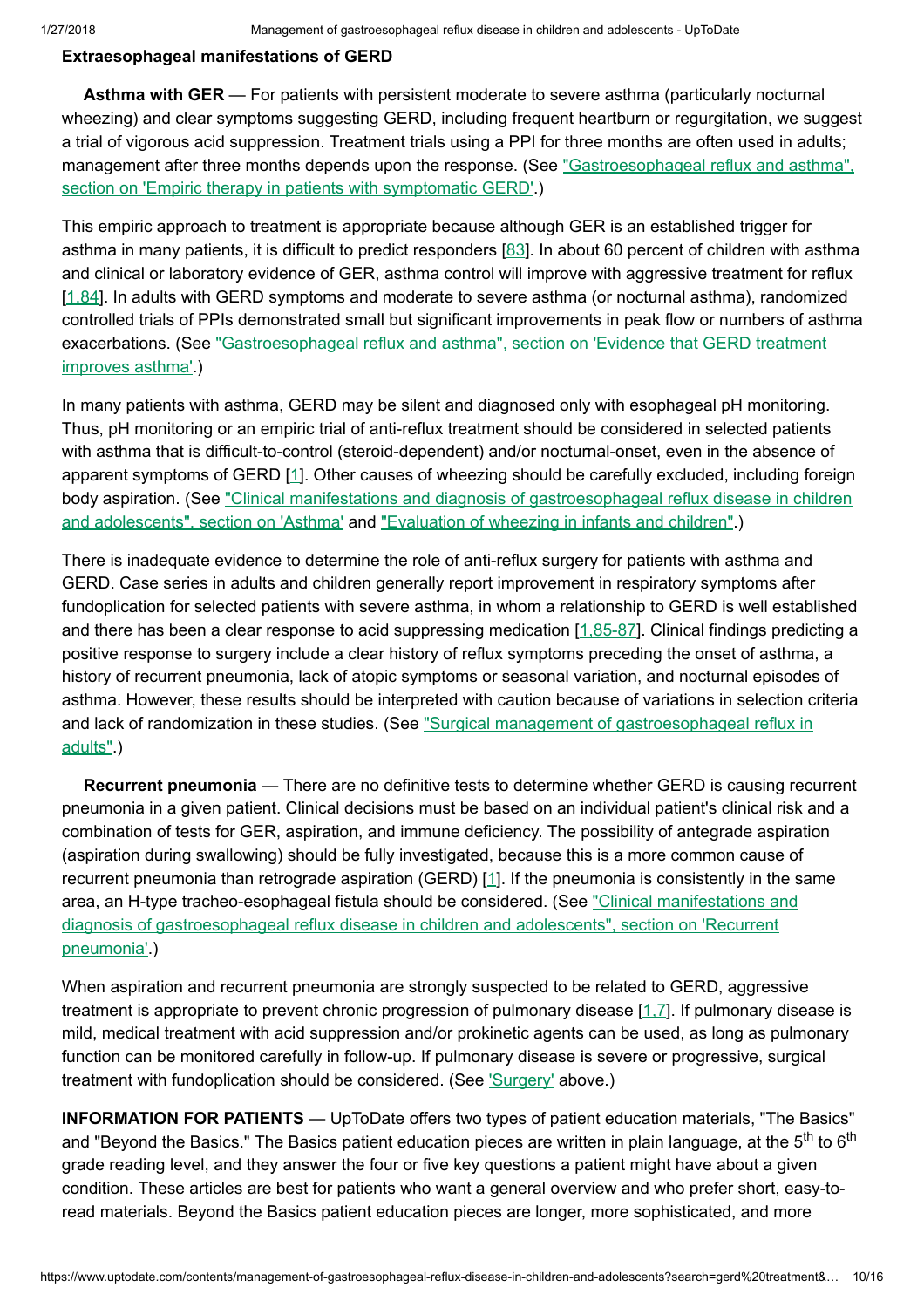detailed. These articles are written at the 10<sup>th</sup> to 12<sup>th</sup> grade reading level and are best for patients who want in-depth information and are comfortable with some medical jargon.

Here are the patient education articles that are relevant to this topic. We encourage you to print or e-mail these topics to your patients. (You can also locate patient education articles on a variety of subjects by searching on "patient info" and the keyword(s) of interest.)

- Basics topics (see "Patient education: Acid reflux [\(gastroesophageal reflux](https://www.uptodate.com/contents/acid-reflux-gastroesophageal-reflux-disease-in-children-and-adolescents-the-basics?source=see_link) disease) in children and adolescents (The Basics)")
- Beyond the Basics topics (see "Patient education: Acid reflux [\(gastroesophageal reflux](https://www.uptodate.com/contents/acid-reflux-gastroesophageal-reflux-disease-in-children-and-adolescents-beyond-the-basics?source=see_link) disease) in children and adolescents (Beyond the Basics)" and "Patient education: Acid reflux [\(gastroesophageal](https://www.uptodate.com/contents/acid-reflux-gastroesophageal-reflux-in-infants-beyond-the-basics?source=see_link) reflux) in infants (Beyond the Basics)")

# SUMMARY AND RECOMMENDATIONS

- Lifestyle changes that may reduce gastroesophageal reflux (GER) include weight management in overweight patients, smoking cessation, elevation of the head of bed, and avoidance of chocolate, caffeine, spicy foods, alcohol, and other foods that exacerbate symptoms. Lifestyle changes as an initial approach to treatment for children and adolescents with mild or infrequent symptoms of GER, or as an adjunct to pharmacologic treatment in patients with moderate or severe symptoms suggestive of gastroesophageal reflux disease (GERD). (See 'Lifestyle [changes'](https://www.uptodate.com/contents/management-of-gastroesophageal-reflux-disease-in-children-and-adolescents?search=gerd%20treatment&source=search_result&selectedTitle=1~150&usage_type=default&display_rank=1#H2) above.)
- Lifestyle changes are an important component of managing reflux in infants. The evaluation and management of reflux in infants is discussed in a separate topic review. (See ["Gastroesophageal reflux](https://www.uptodate.com/contents/gastroesophageal-reflux-in-infants?source=see_link) in infants".)
- Acid-suppressing medications are reasonably safe and effective for the treatment of established acid-● related GERD. Proton pump inhibitor (PPI) medications are the most effective for short- or long-term acid suppression, but also are associated with acid rebound upon discontinuation, as well as some adverse effects with chronic use. Histamine type 2 receptor antagonists (H2RA) appear to be somewhat less effective than PPIs, but are less expensive. They are only useful for short-term acid suppression because [tachyphylaxis](https://www.uptodate.com/contents/management-of-gastroesophageal-reflux-disease-in-children-and-adolescents?search=gerd%20treatment&source=search_result&selectedTitle=1~150&usage_type=default&display_rank=1#H4) (tolerance) develops within a few weeks. (See *Proton pump* inhibitors' above and 'Histamine type 2 receptor [antagonists'](https://www.uptodate.com/contents/management-of-gastroesophageal-reflux-disease-in-children-and-adolescents?search=gerd%20treatment&source=search_result&selectedTitle=1~150&usage_type=default&display_rank=1#H8) above.)
- Prokinetic agents improve gastric emptying and/or the action of the lower esophageal sphincter, and could thus decrease both acidic and non-acidic gastric GER. However, the prokinetic agents that are currently available either have limited efficacy or significant safety concerns. Thus, we recommend NOT using prokinetic agents for the routine treatment of children with GER or GERD ([Grade](https://www.uptodate.com/contents/grade/2?title=Grade%201B&topicKey=PEDS/5900) 1B). (See ['Prokinetics'](https://www.uptodate.com/contents/management-of-gastroesophageal-reflux-disease-in-children-and-adolescents?search=gerd%20treatment&source=search_result&selectedTitle=1~150&usage_type=default&display_rank=1#H10) above.)
- For children or adolescents with mild or infrequent heartburn (averaging once a week or less), we suggest a trial of lifestyle changes ([Grade](https://www.uptodate.com/contents/grade/6?title=Grade%202C&topicKey=PEDS/5900) 2C). Occasional use of antacids or H2RAs is acceptable for short-term relief of symptoms. If the heartburn symptoms are moderate or severe, or fail to respond to lifestyle changes, we recommend a trial of acid suppression therapy ([Grade](https://www.uptodate.com/contents/grade/1?title=Grade%201A&topicKey=PEDS/5900)  $1A$ ). Either a H2RA or PPI is a reasonable first choice, and a typical trial duration is two to four weeks. Patients with alarm symptoms (dysphagia, weight loss, hematemesis, or recurrent vomiting), or those with persistent or recurrent symptoms on a PPI, should be referred to a gastroenterologist for an upper endoscopy with biopsy. (See ['Heartburn'](https://www.uptodate.com/contents/management-of-gastroesophageal-reflux-disease-in-children-and-adolescents?search=gerd%20treatment&source=search_result&selectedTitle=1~150&usage_type=default&display_rank=1#H409213) above.)
- For children with endoscopically documented peptic esophagitis, we recommend treatment with an acid-suppressing medication ( $Grade$   $1A$ ). We also suggest a concurrent trial of lifestyle changes ([Grade](https://www.uptodate.com/contents/grade/5?title=Grade%202B&topicKey=PEDS/5900) 2C). For initial treatment, we suggest a PPI rather than a H2RA (Grade 2B). Younger children appear to metabolize PPIs more rapidly and may require higher per-kilogram dosing than older individuals [\(table](https://www.uptodate.com/contents/image?imageKey=PEDS%2F55435&topicKey=PEDS%2F5900&search=gerd+treatment&rank=1%7E150&source=see_link) 1). (See ['Esophagitis'](https://www.uptodate.com/contents/management-of-gastroesophageal-reflux-disease-in-children-and-adolescents?search=gerd%20treatment&source=search_result&selectedTitle=1~150&usage_type=default&display_rank=1#H409327) above.)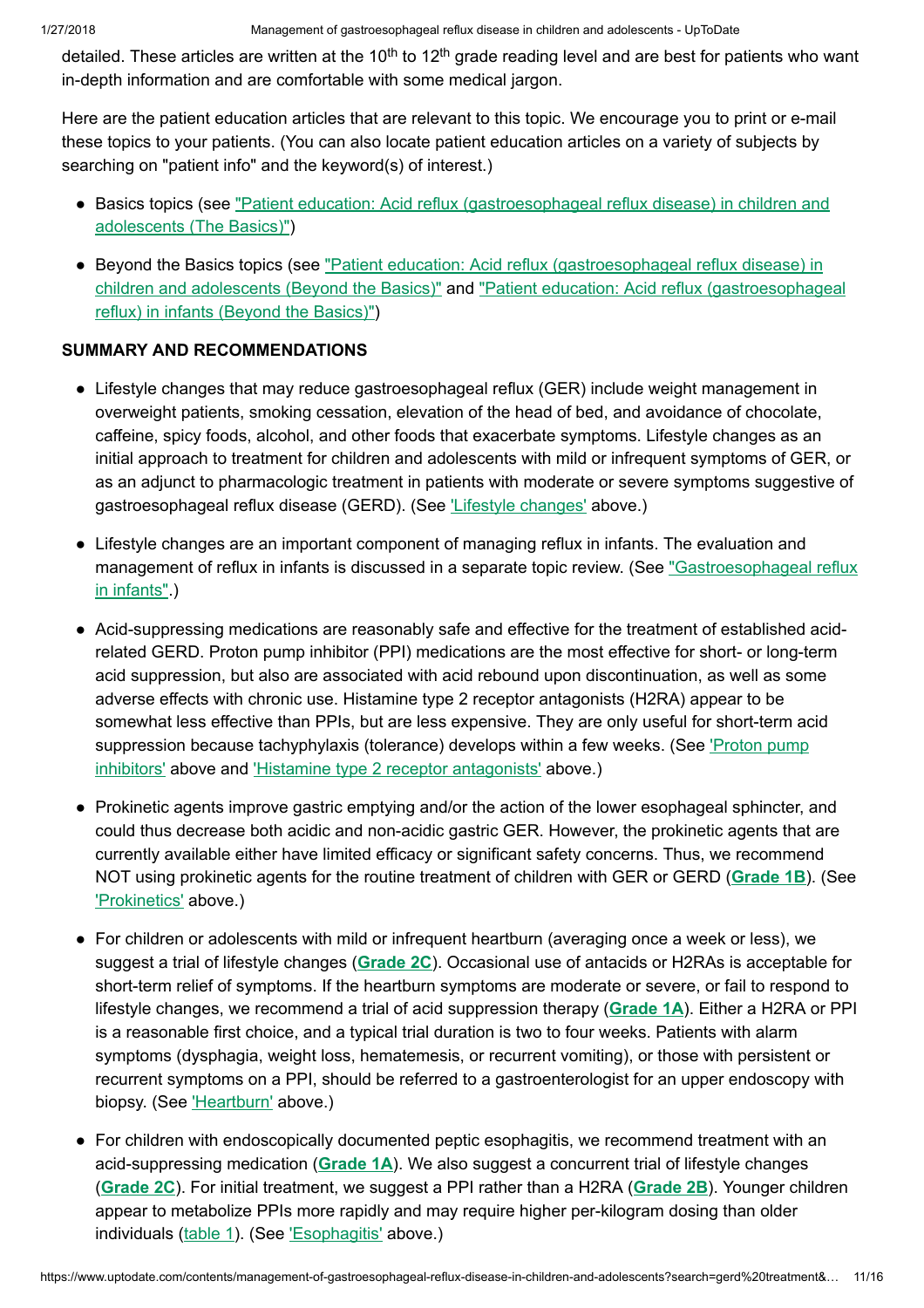- Further evaluation and treatment depends on the severity of the esophagitis at baseline and on the degree of symptom relief. Patients with only mild esophagitis can be treated for four to eight weeks, and reassessed based upon the degree of symptom relief. Those with erosive esophagitis should undergo a repeat endoscopy after three to six months of treatment. Surgery is a consideration for refractory cases but must be undertaken with caution because of substantial failure rates and rates of complications. There is not strong evidence that anti-reflux surgery prevents reflux-related complications in neurologically impaired children. (See ['Esophagitis'](https://www.uptodate.com/contents/management-of-gastroesophageal-reflux-disease-in-children-and-adolescents?search=gerd%20treatment&source=search_result&selectedTitle=1~150&usage_type=default&display_rank=1#H409327) above and ['Surgery'](https://www.uptodate.com/contents/management-of-gastroesophageal-reflux-disease-in-children-and-adolescents?search=gerd%20treatment&source=search_result&selectedTitle=1~150&usage_type=default&display_rank=1#H12) above.)
- Dysphagia (difficulty swallowing) may be caused by GERD, but also may have other causes, such as eosinophilic esophagitis, esophageal dysmotility, or foreign body. Children or adolescents with odynophagia (pain with swallowing) also should be evaluated for pill esophagitis and infectious esophagitis. For children with these symptoms, we recommend a careful evaluation for other causes, including endoscopy, rather than empiric treatment for [gastroesophageal reflux.](https://www.uptodate.com/contents/management-of-gastroesophageal-reflux-disease-in-children-and-adolescents?search=gerd%20treatment&source=search_result&selectedTitle=1~150&usage_type=default&display_rank=1#H409333) (See *Dysphagia or* odynophagia' above and "Clinical manifestations and diagnosis of [gastroesophageal reflux](https://www.uptodate.com/contents/clinical-manifestations-and-diagnosis-of-gastroesophageal-reflux-disease-in-children-and-adolescents?sectionName=Dysphagia+or+odynophagia&anchor=H20&source=see_link#H20) disease in children and adolescents", section on 'Dysphagia or odynophagia'.)
- In about 60 percent of children with asthma and clinical or laboratory evidence of GER, asthma control will improve with acid suppressing medication, but it is difficult to predict responders. Therefore, we suggest a three-month trial of a PPI for patients with persistent moderate to severe asthma (particularly nocturnal wheezing) and frequent heartburn or regurgitation suggesting GERD ([Grade](https://www.uptodate.com/contents/grade/5?title=Grade%202B&topicKey=PEDS/5900) 2B). (See ['Asthma](https://www.uptodate.com/contents/management-of-gastroesophageal-reflux-disease-in-children-and-adolescents?search=gerd%20treatment&source=search_result&selectedTitle=1~150&usage_type=default&display_rank=1#H18) with GER' above.)

Use of UpToDate is subject to the [Subscription](https://www.uptodate.com/legal/license) and License Agreement.

# **REFERENCES**

- 1. Vandenplas Y, Rudolph CD, Di Lorenzo C, et al. Pediatric [gastroesophageal reflux](https://www.uptodate.com/contents/management-of-gastroesophageal-reflux-disease-in-children-and-adolescents/abstract/1) clinical practice guidelines: joint recommendations of the North American Society for Pediatric Gastroenterology, Hepatology, and Nutrition (NASPGHAN) and the European Society for Pediatric Gastroenterology, Hepatology, and Nutrition (ESPGHAN). J Pediatr Gastroenterol Nutr 2009; 49:498.
- 2. Lightdale JR, Gremse DA, Section on Gastroenterology, Hepatology, and Nutrition. [Gastroesophageal](https://www.uptodate.com/contents/management-of-gastroesophageal-reflux-disease-in-children-and-adolescents/abstract/2) reflux: management guidance for the pediatrician. Pediatrics 2013; 131:e1684.
- 3. Kaltenbach T, Crockett S, Gerson LB. Are lifestyle measures effective in patients with [gastroesophageal reflux](https://www.uptodate.com/contents/management-of-gastroesophageal-reflux-disease-in-children-and-adolescents/abstract/3) disease? An evidence-based approach. Arch Intern Med 2006; 166:965.
- 4. U.S. Food and Drug Administration: Drugs@FDA Web site www.accessdata.fda.gov/scripts/cder/drugs atfda/index.cfm (Accessed on July 16, 2013).
- 5. Chiba N, De Gara CJ, Wilkinson JM, Hunt RH. Speed of healing and symptom relief in grade II to IV [gastroesophageal reflux](https://www.uptodate.com/contents/management-of-gastroesophageal-reflux-disease-in-children-and-adolescents/abstract/5) disease: a meta-analysis. Gastroenterology 1997; 112:1798.
- 6. Tighe M, Afzal NA, Bevan A, et al. [Pharmacological treatment](https://www.uptodate.com/contents/management-of-gastroesophageal-reflux-disease-in-children-and-adolescents/abstract/6) of children with gastro-oesophageal reflux. Cochrane Database Syst Rev 2014; :CD008550.
- 7. Hassall E. Decisions in diagnosing and managing chronic [gastroesophageal reflux](https://www.uptodate.com/contents/management-of-gastroesophageal-reflux-disease-in-children-and-adolescents/abstract/7) disease in children. J Pediatr 2005; 146:S3.
- 8. Hassall E, Israel D, Shepherd R, et al. Omeprazole for treatment of chronic erosive esophagitis in children: a multicenter study of efficacy, safety, tolerability and dose [requirements.](https://www.uptodate.com/contents/management-of-gastroesophageal-reflux-disease-in-children-and-adolescents/abstract/8) International Pediatric Omeprazole Study Group. J Pediatr 2000; 137:800.
- 9. Cucchiara S, Minella R, Iervolino C, et al. Omeprazole and high dose ranitidine in the treatment of refractory reflux [oesophagitis.](https://www.uptodate.com/contents/management-of-gastroesophageal-reflux-disease-in-children-and-adolescents/abstract/9) Arch Dis Child 1993; 69:655.
- 10. Gold BD, Gunasekaran T, Tolia V, et al. Safety and symptom improvement with esomeprazole in adolescents with [gastroesophageal reflux](https://www.uptodate.com/contents/management-of-gastroesophageal-reflux-disease-in-children-and-adolescents/abstract/10) disease. J Pediatr Gastroenterol Nutr 2007; 45:520.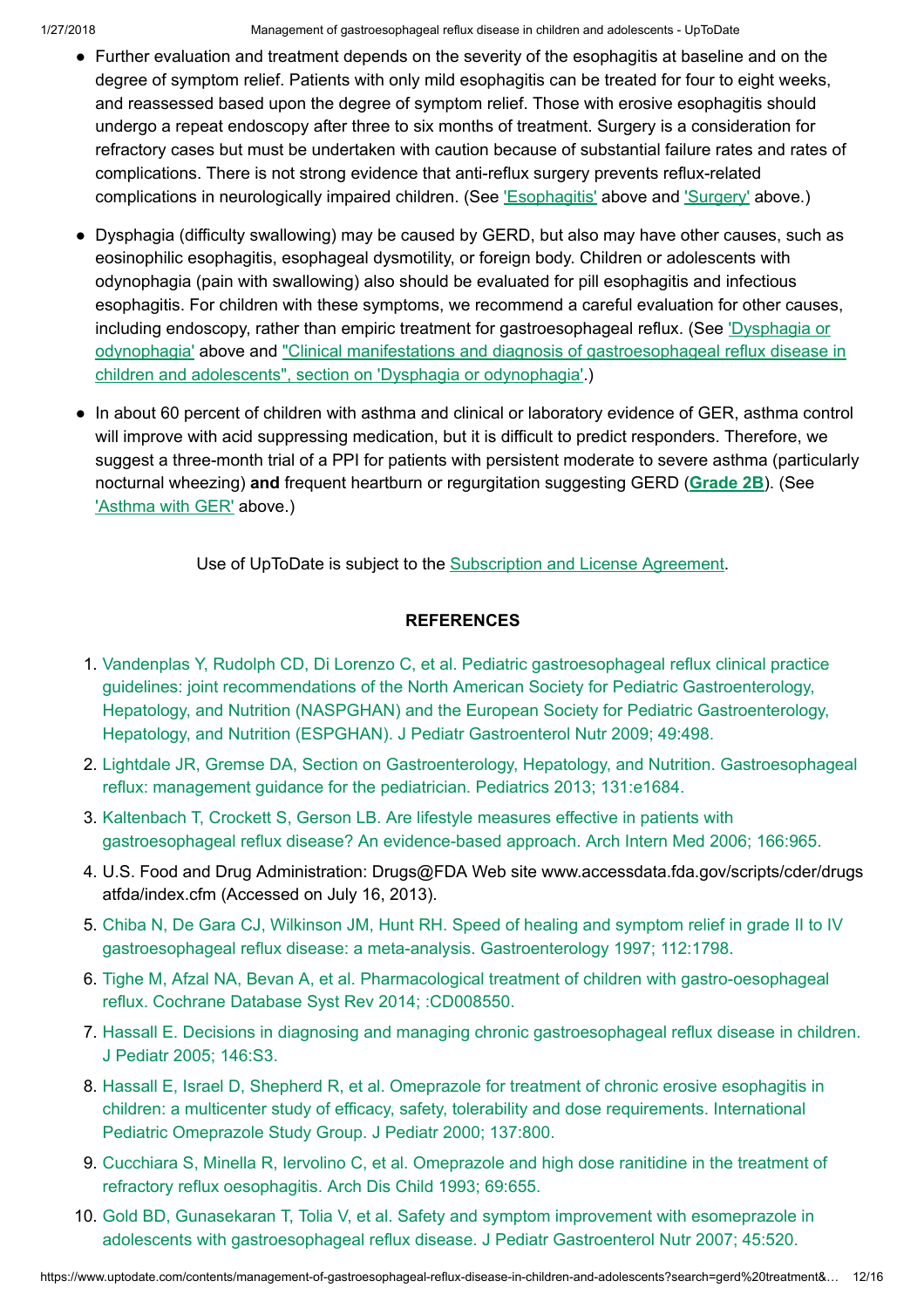- 11. Boccia G, Manguso F, Miele E, et al. Maintenance therapy for erosive esophagitis in children after healing by omeprazole: is it advisable? Am J [Gastroenterol 2007;](https://www.uptodate.com/contents/management-of-gastroesophageal-reflux-disease-in-children-and-adolescents/abstract/11) 102:1291.
- 12. van der Pol RJ, Smits MJ, van Wijk MP, et al. Efficacy of proton-pump inhibitors in children with [gastroesophageal reflux](https://www.uptodate.com/contents/management-of-gastroesophageal-reflux-disease-in-children-and-adolescents/abstract/12) disease: a systematic review. Pediatrics 2011; 127:925.
- 13. Hyman PE, Garvey TQ 3rd, Abrams CE. Tolerance to [intravenous](https://www.uptodate.com/contents/management-of-gastroesophageal-reflux-disease-in-children-and-adolescents/abstract/13) ranitidine. J Pediatr 1987; 110:794.
- 14. McRorie JW, Kirby JA, Miner PB. [Histamine2-receptor](https://www.uptodate.com/contents/management-of-gastroesophageal-reflux-disease-in-children-and-adolescents/abstract/14) antagonists: Rapid development of tachyphylaxis with repeat dosing. World J Gastrointest Pharmacol Ther 2014; 5:57.
- 15. Moore DJ, Tao BS, Lines DR, et al. Double-blind placebo-controlled trial of omeprazole in irritable infants with [gastroesophageal reflux.](https://www.uptodate.com/contents/management-of-gastroesophageal-reflux-disease-in-children-and-adolescents/abstract/15) J Pediatr 2003; 143:219.
- 16. Orenstein SR, Hassall E, Furmaga-Jablonska W, et al. Multicenter, double-blind, randomized, placebocontrolled trial assessing the efficacy and safety of proton pump inhibitor lansoprazole in infants with symptoms of [gastroesophageal reflux](https://www.uptodate.com/contents/management-of-gastroesophageal-reflux-disease-in-children-and-adolescents/abstract/16) disease. J Pediatr 2009; 154:514.
- 17. Winter H, Kum-Nji P, Mahomedy SH, et al. Efficacy and safety of pantoprazole delayed-release granules for oral suspension in a placebo-controlled [treatment-withdrawal study](https://www.uptodate.com/contents/management-of-gastroesophageal-reflux-disease-in-children-and-adolescents/abstract/17) in infants 1-11 months old with symptomatic GERD. J Pediatr Gastroenterol Nutr 2010; 50:609.
- 18. Litalien C, Théorêt Y, Faure C. [Pharmacokinetics](https://www.uptodate.com/contents/management-of-gastroesophageal-reflux-disease-in-children-and-adolescents/abstract/18) of proton pump inhibitors in children. Clin Pharmacokinet 2005; 44:441.
- 19. Phillips JO, Parsons DS, Fitts SW. Flavored lansoprazole suspension in pediatric GERD. World congr ess of Pediatric Gastroenterology, Hepatology, and Nutrition 2000. Abstract 750966.
- 20. Hoyo-Vadillo C, Venturelli CR, González H, et al. Metabolism of omeprazole after two oral doses in children 1 to 9 months old. Proc West [Pharmacol Soc](https://www.uptodate.com/contents/management-of-gastroesophageal-reflux-disease-in-children-and-adolescents/abstract/20) 2005; 48:108.
- 21. Ward RM, Kearns GL. Proton pump inhibitors in pediatrics : mechanism of action, pharmacokinetics, pharmacogenetics, and [pharmacodynamics.](https://www.uptodate.com/contents/management-of-gastroesophageal-reflux-disease-in-children-and-adolescents/abstract/21) Paediatr Drugs 2013; 15:119.
- 22. Gibbons TE, Gold BD. The use of proton pump inhibitors in children: a [comprehensive](https://www.uptodate.com/contents/management-of-gastroesophageal-reflux-disease-in-children-and-adolescents/abstract/22) review. Paediatr Drugs 2003; 5:25.
- 23. Jimenez J, Drees M, Loveridge-Lenza B, et al. Exposure to Gastric Acid-Suppression Therapy Is Associated With Health Care- and [Community-Associated](https://www.uptodate.com/contents/management-of-gastroesophageal-reflux-disease-in-children-and-adolescents/abstract/23) Clostridium difficile Infection in Children. J Pediatr Gastroenterol Nutr 2015; 61:208.
- 24. FDA Drug Safety Communication: Clostridium difficile-associated diarrhea can be associated with sto mach acid drugs known as proton pump inhibitors (PPIs). Available at: http://www.fda.gov/Drugs/Drug Safety/ucm290510.htm (Accessed on February 08, 2012).
- 25. Canani RB, Cirillo P, Roggero P, et al. Therapy with gastric acidity inhibitors increases the risk of acute gastroenteritis and [community-acquired](https://www.uptodate.com/contents/management-of-gastroesophageal-reflux-disease-in-children-and-adolescents/abstract/25) pneumonia in children. Pediatrics 2006; 117:e817.
- 26. Rosh JR, Hassall E. Therapy with gastric acidity inhibitors increases the risk of acute gastroenteritis and [community-acquired](https://www.uptodate.com/contents/management-of-gastroesophageal-reflux-disease-in-children-and-adolescents/abstract/26) pneumonia in children. J Pediatr Gastroenterol Nutr 2006; 43:545.
- 27. Sieczkowska A, Landowski P, Zagozdzon P, et al. [Small Bowel Bacterial Overgrowth](https://www.uptodate.com/contents/management-of-gastroesophageal-reflux-disease-in-children-and-adolescents/abstract/27) Associated with Persistence of Abdominal Symptoms in Children Treated with a Proton Pump Inhibitor. J Pediatr 2015; 166:1310.
- 28. Rosen R, Amirault J, Liu H, et al. Changes in gastric and lung microflora with acid suppression: acid suppression and [bacterial growth.](https://www.uptodate.com/contents/management-of-gastroesophageal-reflux-disease-in-children-and-adolescents/abstract/28) JAMA Pediatr 2014; 168:932.
- 29. Klinkenberg-Knol EC, Nelis F, Dent J, et al. Long-term omeprazole treatment in resistant [gastroesophageal reflux](https://www.uptodate.com/contents/management-of-gastroesophageal-reflux-disease-in-children-and-adolescents/abstract/29) disease: efficacy, safety, and influence on gastric mucosa. Gastroenterology 2000; 118:661.
- 30. Hassall E, Owen D, Kerr W, et al. Gastric histology in children treated with proton pump inhibitors (PPIs) long-term. [Gastroenterology](https://www.uptodate.com/contents/management-of-gastroesophageal-reflux-disease-in-children-and-adolescents/abstract/30) 2008; 134:A174.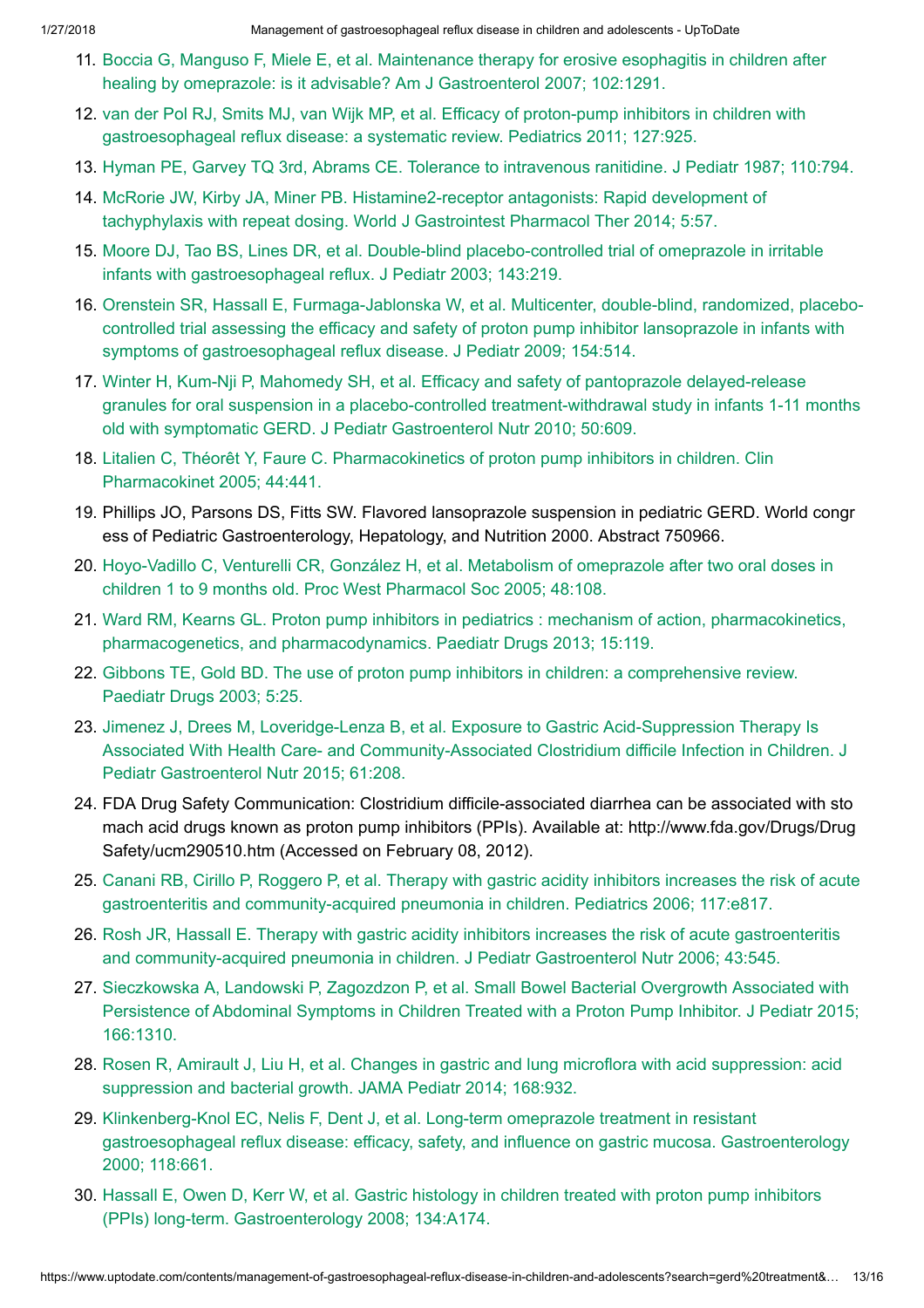- 31. Björnsson E, Abrahamsson H, Simrén M, et al. Discontinuation of proton pump inhibitors in patients on long-term therapy: a double-blind, [placebo-controlled](https://www.uptodate.com/contents/management-of-gastroesophageal-reflux-disease-in-children-and-adolescents/abstract/31) trial. Aliment Pharmacol Ther 2006; 24:945.
- 32. Cucchiara S, Gobio-Casali L, Balli F, et al. Cimetidine treatment of reflux esophagitis in children: an Italian multicentric study. J Pediatr [Gastroenterol Nutr](https://www.uptodate.com/contents/management-of-gastroesophageal-reflux-disease-in-children-and-adolescents/abstract/32) 1989; 8:150.
- 33. Simeone D, Caria MC, Miele E, Staiano A. Treatment of childhood peptic esophagitis: a double-blind placebo-controlled trial of nizatidine. J Pediatr [Gastroenterol Nutr](https://www.uptodate.com/contents/management-of-gastroesophageal-reflux-disease-in-children-and-adolescents/abstract/33) 1997; 25:51.
- 34. Pivnick EK, Kerr NC, Kaufman RA, et al. Rickets secondary to [phosphate](https://www.uptodate.com/contents/management-of-gastroesophageal-reflux-disease-in-children-and-adolescents/abstract/34) depletion. A sequela of antacid use in infancy. Clin Pediatr (Phila) 1995; 34:73.
- 35. Cucchiara S, Staiano A, Romaniello G, et al. Antacids and cimetidine treatment for gastro[oesophageal reflux](https://www.uptodate.com/contents/management-of-gastroesophageal-reflux-disease-in-children-and-adolescents/abstract/35) and peptic oesophagitis. Arch Dis Child 1984; 59:842.
- 36. Iacono G, Carroccio A, Montalto G, et al. [Magnesium hydroxide and aluminum hydroxide in the treatment of [gastroesophageal reflux\].](https://www.uptodate.com/contents/management-of-gastroesophageal-reflux-disease-in-children-and-adolescents/abstract/36) Minerva Pediatr 1991; 43:797.
- 37. Tsou VM, Young RM, Hart MH, Vanderhoof JA. Elevated plasma aluminum levels in [normal infants](https://www.uptodate.com/contents/management-of-gastroesophageal-reflux-disease-in-children-and-adolescents/abstract/37) receiving antacids containing aluminum. Pediatrics 1991; 87:148.
- 38. [Woodard-Knight](https://www.uptodate.com/contents/management-of-gastroesophageal-reflux-disease-in-children-and-adolescents/abstract/38) L, Fudge A, Teubner J, Simmer K. Aluminium absorption and antacid therapy in infancy. J Paediatr Child Health 1992; 28:257.
- 39. Sedman A. Aluminum toxicity in childhood. Pediatr [Nephrol 1992;](https://www.uptodate.com/contents/management-of-gastroesophageal-reflux-disease-in-children-and-adolescents/abstract/39) 6:383.
- 40. Hibbs AM, Lorch SA. Metoclopramide for the treatment of [gastroesophageal reflux](https://www.uptodate.com/contents/management-of-gastroesophageal-reflux-disease-in-children-and-adolescents/abstract/40) disease in infants: a systematic review. Pediatrics 2006; 118:746.
- 41. Maclennan S, Augood C, Cash-Gibson L, et al. Cisapride treatment for [gastro-oesophageal reflux](https://www.uptodate.com/contents/management-of-gastroesophageal-reflux-disease-in-children-and-adolescents/abstract/41) in children. Cochrane Database Syst Rev 2010; :CD002300.
- 42. Pritchard DS, Baber N, Stephenson T. Should domperidone be used for the treatment of gastro[oesophageal reflux](https://www.uptodate.com/contents/management-of-gastroesophageal-reflux-disease-in-children-and-adolescents/abstract/42) in children? Systematic review of randomized controlled trials in children aged 1 month to 11 years old. Br J Clin Pharmacol 2005; 59:725.
- 43. Tighe MP, Afzal NA, Bevan A, Beattie RM. Current [pharmacological management](https://www.uptodate.com/contents/management-of-gastroesophageal-reflux-disease-in-children-and-adolescents/abstract/43) of gastroesophageal reflux in children: an evidence-based systematic review. Paediatr Drugs 2009; 11:185.
- 44. Ciccaglione AF, Marzio L. Effect of acute and chronic administration of the GABA B agonist baclofen on 24 hour pH metry and symptoms in control subjects and in patients with [gastro-oesophageal reflux](https://www.uptodate.com/contents/management-of-gastroesophageal-reflux-disease-in-children-and-adolescents/abstract/44) disease. Gut 2003; 52:464.
- 45. Vadlamudi NB, Hitch MC, Dimmitt RA, Thame KA. Baclofen for the treatment of pediatric GERD. J Pediatr [Gastroenterol Nutr](https://www.uptodate.com/contents/management-of-gastroesophageal-reflux-disease-in-children-and-adolescents/abstract/45) 2013; 57:808.
- 46. Omari TI, Benninga MA, Sansom L, et al. Effect of baclofen on esophagogastric motility and gastroesophageal reflux in children with [gastroesophageal reflux](https://www.uptodate.com/contents/management-of-gastroesophageal-reflux-disease-in-children-and-adolescents/abstract/46) disease: a randomized controlled trial. J Pediatr 2006; 149:468.
- 47. Kawai M, Kawahara H, Hirayama S, et al. Effect of baclofen on emesis and 24-hour esophageal pH in neurologically impaired children with [gastroesophageal reflux](https://www.uptodate.com/contents/management-of-gastroesophageal-reflux-disease-in-children-and-adolescents/abstract/47) disease. J Pediatr Gastroenterol Nutr 2004; 38:317.
- 48. Simon B, Ravelli GP, Goffin H. Sucralfate gel versus placebo in patients with non-erosive gastro[oesophageal reflux](https://www.uptodate.com/contents/management-of-gastroesophageal-reflux-disease-in-children-and-adolescents/abstract/48) disease. Aliment Pharmacol Ther 1996; 10:441.
- 49. Argüelles-Martin F, [Gonzalez-Fernandez](https://www.uptodate.com/contents/management-of-gastroesophageal-reflux-disease-in-children-and-adolescents/abstract/49) F, Gentles MG. Sucralfate versus cimetidine in the treatment of reflux esophagitis in children. Am J Med 1989; 86:73.
- 50. Poynard T, Vernisse B, Agostini H. Randomized, multicentre comparison of sodium alginate and cisapride in the symptomatic treatment of uncomplicated [gastro-oesophageal reflux.](https://www.uptodate.com/contents/management-of-gastroesophageal-reflux-disease-in-children-and-adolescents/abstract/50) Aliment Pharmacol Ther 1998; 12:159.
- 51. Greally P, Hampton FJ, MacFadyen UM, Simpson H. Gaviscon and Carobel compared with cisapride in [gastro-oesophageal reflux.](https://www.uptodate.com/contents/management-of-gastroesophageal-reflux-disease-in-children-and-adolescents/abstract/51) Arch Dis Child 1992; 67:618.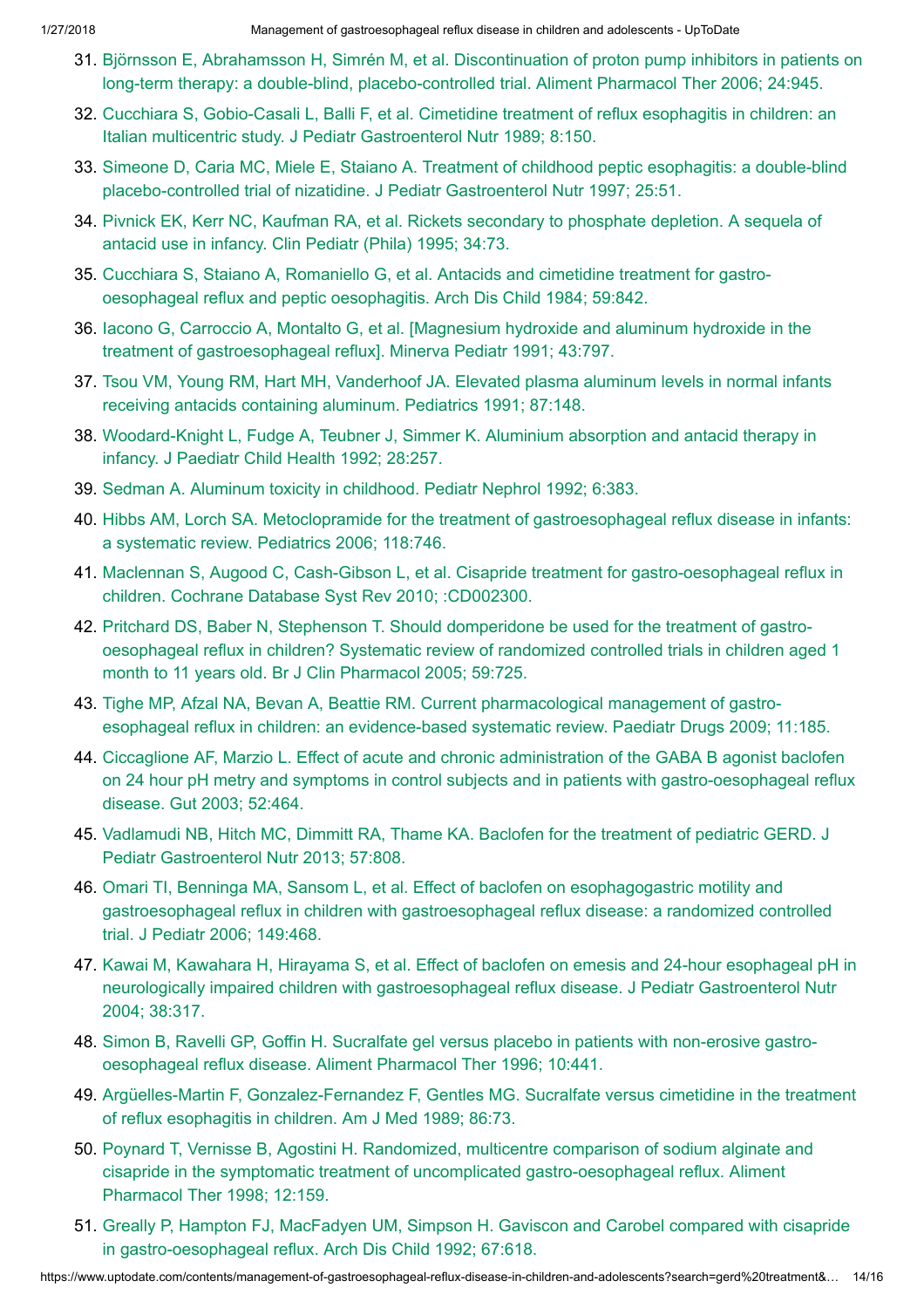- 52. Buts JP, Barudi C, Otte JB. Double-blind controlled study on the efficacy of sodium alginate (Gaviscon) in reducing [gastroesophageal reflux](https://www.uptodate.com/contents/management-of-gastroesophageal-reflux-disease-in-children-and-adolescents/abstract/52) assessed by 24 h continuous pH monitoring in infants and children. Eur J Pediatr 1987; 146:156.
- 53. Forbes D, Hodgson M, Hill R. The effects of gaviscon and metoclopramide in [gastroesophageal reflux](https://www.uptodate.com/contents/management-of-gastroesophageal-reflux-disease-in-children-and-adolescents/abstract/53) in children. J Pediatr Gastroenterol Nutr 1986; 5:556.
- 54. Pouchain D, Bigard MA, Liard F, et al. Gaviscon® vs. omeprazole in symptomatic treatment of moderate [gastroesophageal reflux.](https://www.uptodate.com/contents/management-of-gastroesophageal-reflux-disease-in-children-and-adolescents/abstract/54) a direct comparative randomised trial. BMC Gastroenterol 2012; 12:18.
- 55. Vemulapalli R. Diet and lifestyle modifications in the management of [gastroesophageal reflux](https://www.uptodate.com/contents/management-of-gastroesophageal-reflux-disease-in-children-and-adolescents/abstract/55) disease. Nutr Clin Pract 2008; 23:293.
- 56. National Center for Complementary and Integrative Health. Available at: https://nccih.nih.gov/ (Access ed on December 20, 2015).
- 57. Rothenberg SS. Experience with 220 consecutive laparoscopic Nissen [fundoplications](https://www.uptodate.com/contents/management-of-gastroesophageal-reflux-disease-in-children-and-adolescents/abstract/57) in infants and children. J Pediatr Surg 1998; 33:274.
- 58. Dalla Vecchia LK, Grosfeld JL, West KW, et al. Reoperation after Nissen fundoplication in children with [gastroesophageal reflux:](https://www.uptodate.com/contents/management-of-gastroesophageal-reflux-disease-in-children-and-adolescents/abstract/58) experience with 130 patients. Ann Surg 1997; 226:315.
- 59. Bensoussan AL, Yazbeck S, [Carceller-Blanchard](https://www.uptodate.com/contents/management-of-gastroesophageal-reflux-disease-in-children-and-adolescents/abstract/59) A. Results and complications of Toupet partial posterior wrap: 10 years' experience. J Pediatr Surg 1994; 29:1215.
- 60. Fonkalsrud EW, Ashcraft KW, Coran AG, et al. Surgical treatment of [gastroesophageal reflux](https://www.uptodate.com/contents/management-of-gastroesophageal-reflux-disease-in-children-and-adolescents/abstract/60) in children: a combined hospital study of 7467 patients. Pediatrics 1998; 101:419.
- 61. Fonkalsrud EW, [Bustorff-Silva](https://www.uptodate.com/contents/management-of-gastroesophageal-reflux-disease-in-children-and-adolescents/abstract/61) J, Perez CA, et al. Antireflux surgery in children under 3 months of age. J Pediatr Surg 1999; 34:527.
- 62. Weber TR. Toupét fundoplication for [gastroesophageal reflux](https://www.uptodate.com/contents/management-of-gastroesophageal-reflux-disease-in-children-and-adolescents/abstract/62) in childhood. Arch Surg 1999; 134:717.
- 63. Gilger MA, Yeh C, Chiang J, et al. Outcomes of [surgical fundoplication](https://www.uptodate.com/contents/management-of-gastroesophageal-reflux-disease-in-children-and-adolescents/abstract/63) in children. Clin Gastroenterol Hepatol 2004; 2:978.
- 64. Cheung KM, Tse HW, Tse PW, Chan KH. Nissen fundoplication and gastrostomy in severely neurologically impaired children with [gastroesophageal reflux.](https://www.uptodate.com/contents/management-of-gastroesophageal-reflux-disease-in-children-and-adolescents/abstract/64) Hong Kong Med J 2006; 12:282.
- 65. Barnhart DC, Hall M, Mahant S, et al. Effectiveness of fundoplication at the time of gastrostomy in infants with [neurological impairment.](https://www.uptodate.com/contents/management-of-gastroesophageal-reflux-disease-in-children-and-adolescents/abstract/65) JAMA Pediatr 2013; 167:911.
- 66. Sulaeman E, Udall JN Jr, Brown RF, et al. [Gastroesophageal reflux](https://www.uptodate.com/contents/management-of-gastroesophageal-reflux-disease-in-children-and-adolescents/abstract/66) and Nissen fundoplication following percutaneous endoscopic gastrostomy in children. J Pediatr Gastroenterol Nutr 1998; 26:269.
- 67. Papandria D, Goldstein SD, Salazar JH, et al. A randomized trial of laparoscopic versus open Nissen [fundoplication](https://www.uptodate.com/contents/management-of-gastroesophageal-reflux-disease-in-children-and-adolescents/abstract/67) in children under two years of age. J Pediatr Surg 2015; 50:267.
- 68. Kubiak R, Böhm-Sturm E, Svoboda D, Wessel LM. Comparison of long-term outcomes between open and laparoscopic [Thal fundoplication](https://www.uptodate.com/contents/management-of-gastroesophageal-reflux-disease-in-children-and-adolescents/abstract/68) in children. J Pediatr Surg 2014; 49:1069.
- 69. Ru W, Wu P, Feng S, et al. Laparoscopic versus open Nissen fundoplication in children: A systematic review and [meta-analysis.](https://www.uptodate.com/contents/management-of-gastroesophageal-reflux-disease-in-children-and-adolescents/abstract/69) J Pediatr Surg 2016; 51:1731.
- 70. Diaz DM, Gibbons TE, Heiss K, et al. Antireflux surgery outcomes in pediatric [gastroesophageal reflux](https://www.uptodate.com/contents/management-of-gastroesophageal-reflux-disease-in-children-and-adolescents/abstract/70) disease. Am J Gastroenterol 2005; 100:1844.
- 71. Kane TD, Brown MF, Chen MK, Members of the APSA New Technology Committee. Position paper on laparoscopic antireflux operations in infants and children for [gastroesophageal reflux](https://www.uptodate.com/contents/management-of-gastroesophageal-reflux-disease-in-children-and-adolescents/abstract/71) disease. American Pediatric Surgery Association. J Pediatr Surg 2009; 44:1034.
- 72. Fyhn TJ, Knatten CK, Edwin B, et al. Randomized Controlled Trial of Laparoscopic and Open Nissen [Fundoplication](https://www.uptodate.com/contents/management-of-gastroesophageal-reflux-disease-in-children-and-adolescents/abstract/72) in Children. Ann Surg 2015; 261:1061.